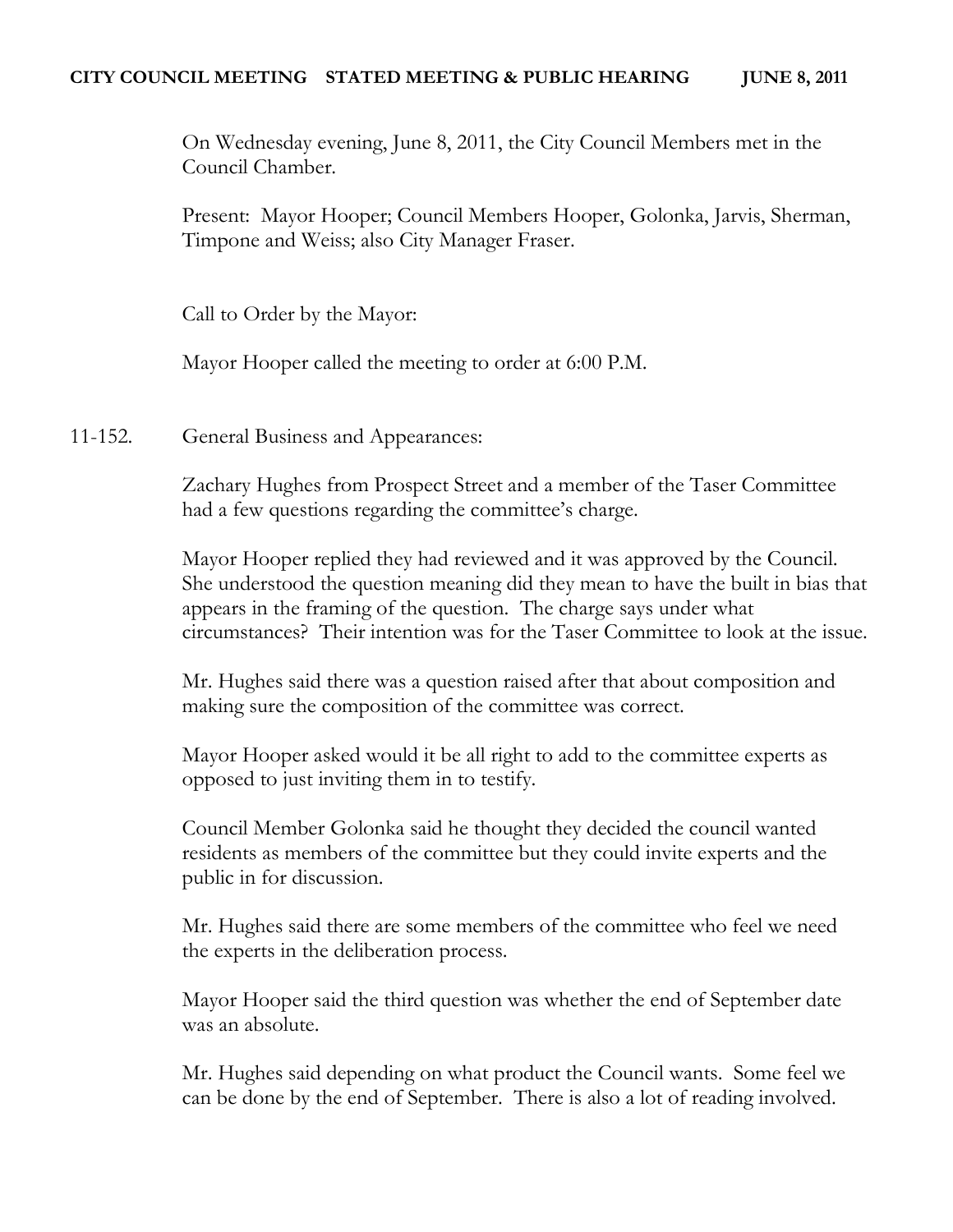Mayor Hooper said she had talked to Jeff Dworkin, the Chair of the Committee who mentioned all of these questions. She told him it was tied to the Council's budget deliberations and they wanted the question resolved before they got into budget time.

#### 11-153. Consent Agenda:

- a) Consideration of the Minutes from May  $11<sup>th</sup>$  and May  $25<sup>th</sup>$ , 2011 Regular Council Meetings.
- b) Consideration of accepting the bid submitted by Lloyd Franks of Plainfield, Vermont, for Maintenance of Trash & Recycling Barrels for the Public Works Department, in the estimated annual amount of \$11,231,90, with the condition that all material collected be disposed of at the Public Works Garage, and to authorize the City Manager to sign all contracts and other documents.
- c) Consideration of awarding a 3-Year Banking Services Contract to the Merchants Bank and authorizing the City Treasurer to sign the contract and associated documents.
- d) Consideration of street closures for Independence Day Celebration on July  $3^{\text{rd}}$ .
	- 1) **Langdon Street:** Closed at 2:00 P.M. on July 3rd for McGillicuddy's outdoor event; one change is that when the music stops at 12:30 A.M. (July  $4<sup>th</sup>$ ), owner Dave Nelson is asking that they be allowed to continue food and beverage service outside until 1:15 A.M. For safety reasons, this will alleviate overcrowding the pub when the music stops. At 1:15 A.M., the street will be cleaned and Langdon Street restored to traffic.
	- 2) **State Street:** Between Governor Davis and Bailey Avenue from 12:30 P.M. until 10:30 P.M. for vendors and parade.
	- 3) **Main Street:** From 6:00 P.M. until approximately 7:45 P.M. for the Montpelier Mile Road Race followed by the parade.
	- 4) **Meadow Area Streets:** From 4:30 to 6:00 P.M. for the parade staging area.
	- 5) **School Street from Main to St. Paul Streets:** All three streets/areas will be closed during the parade.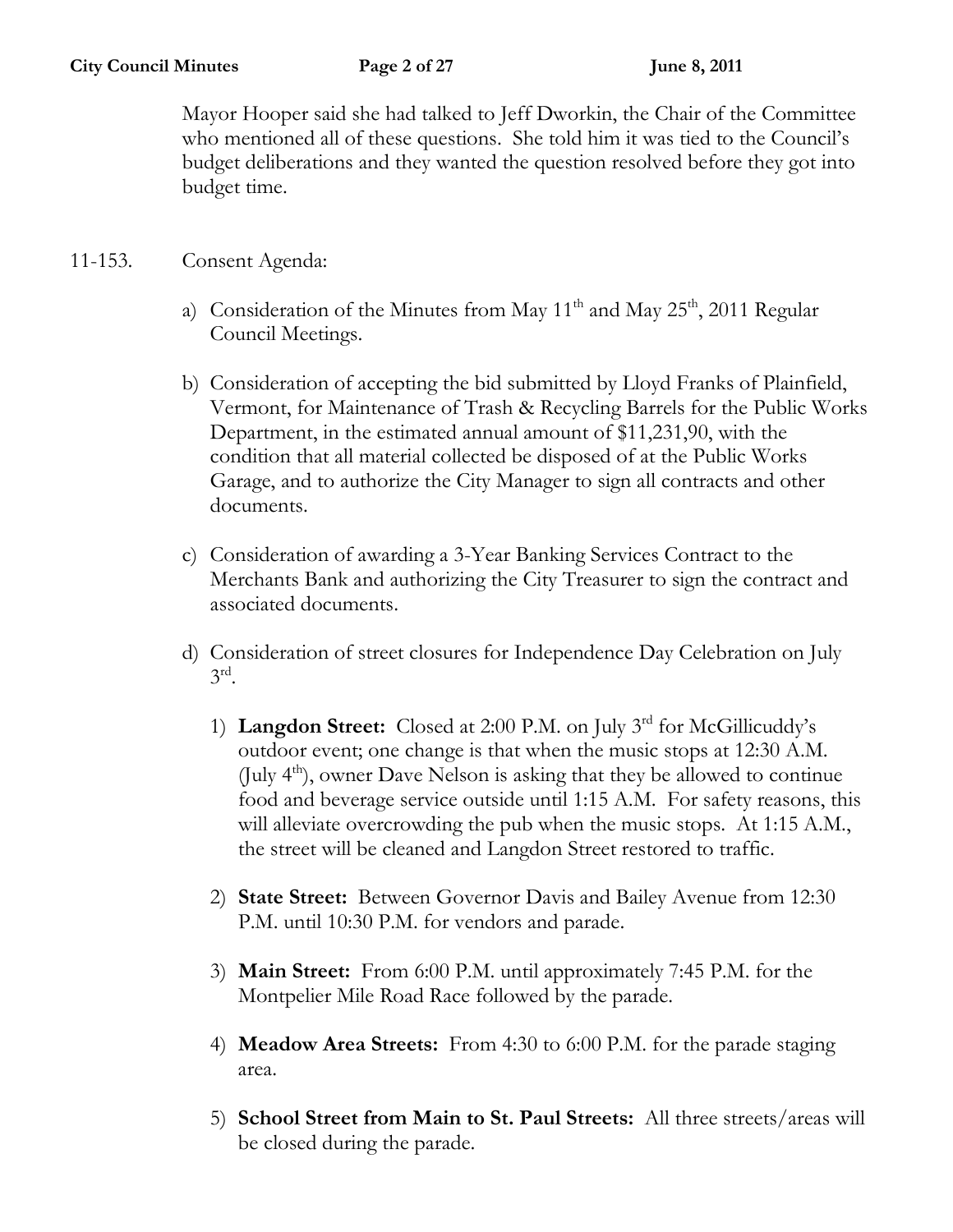- 6) **60 State Street Parking Lot:** From 3:00 P.M. to 1:00 A.M. for street dance (including set-up and take-down time).
- e) Consideration of a request from "*Montpelier Alive"* for a waiver of the City's Noise Ordinance to accommodate the Independence Day Celebration events until midnight on July 3rd.
- f) Consideration of a request from Dave Nelson, owner of McGillicuddy's, for a waiver of the City's Noise Ordinance to accommodate live music for his Annual Street Dance which is part of the Independence Day Celebration on

July 3rd. Mr. Nelson is asking that they be allowed to continue food and beverage service outside until 1:15 A.M. For safety reasons, this will alleviate overcrowding the pub when the music stops.

- g) Consideration of becoming the Liquor Control Commission for the purpose of acting on the following:
	- 1) Ratification of the issuance of a Catering Permit to Yebba, Inc.,  $d/b/a$ The Abbey Pub & Restaurant, for a Cocktail Reception scheduled to be held on Wednesday, June 8<sup>th</sup>, from 3:00 to 7:00 P.M. in the Cedar Creek Room of the State House.
	- 2) Ratification of the issuance of a Special Event Permit to Eden Ice Cider Company (for Vermont Grape & Wine Council) for a "Testing of Vermont made wines for registered attendees at Vermont Grape & Wine Council's Annual Conference" scheduled to be held on Tuesday, June 7<sup>th</sup>, from 2:30 to 5:30 P.M. within the confines of College Hall at Vermont College.
	- 3) Application for an Outside Consumption Permit from Langdon Street Pub, d/b/a McGillicuddy's Irish Pub, for their street dance held each year as part of the Independence Day Celebration; they are requesting to sell from 4:00 P.M. on July  $3<sup>rd</sup>$ , to 1:15 A.M. on July  $4<sup>th</sup>$ . (Application is attached to outline the details.)
	- 4) Applications for Catering Permits from Vermont Hospitality Management, d/b/a New England Culinary Institute, for National Life's Focus Group Welcome Dinner on Saturday, June 12<sup>th</sup>, from 6:00 to 8:30 P.M. at their Guest House; and for National Life's Focus Group Dinner on Wednesday, June 15<sup>th</sup>, from 5:30 to 8:30 P.M., again at the National Life Guest House.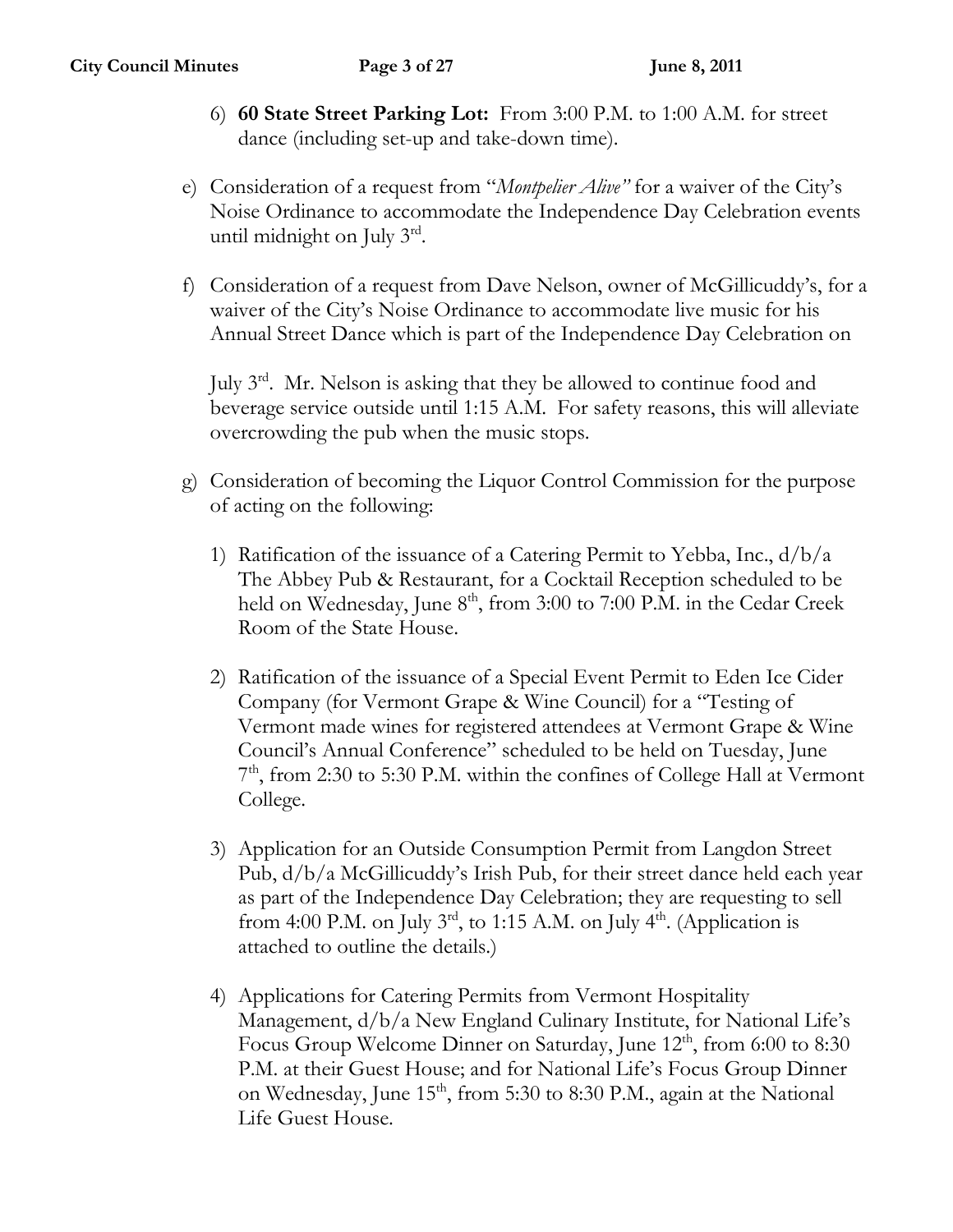- 5) Valley Bowl, Inc., 12 Prince Street, Randolph, Vt to cater a BarMitzvah Luncheon on Saturday, June  $18<sup>th</sup>$  at the Vermont College Alumni Hall Gym located at 36 College Street from 11:00 A. M. to 5:00 P.M.
- h) Payroll and Bills

General Fund Warrant dated June 1, 2011, in the amount of \$10,080.97 and \$132,755.44.

Payroll Warrant dated June 9, 2011, in the amount of \$30,637.51 and \$129,242.94.

Council Member Sherman said the Council is approving a dance at 60 State Street Parking Lot, but it doesn't say who is putting it on.

City Manager Fraser replied that is part of the Montpelier Alive celebration.

Motion was made by Council Member Jarvis, seconded by Council Member Weiss to approve the consent agenda. The vote was 6-0, motion carried unanimously.

## 11-154. Receive MATRIX Report.

- a) On February 9, 2011, City Council selected MATRIX Consulting Group of Andover, Massachusetts, for Consultant Services/Management Analysis, seeking an outside review/assessment of its organizational/supervisory structure, management systems, financial practices, staffing levels and staff capacity.
- b) Representatives from MATRIX will present their findings and answer any questions that Council Members may have.
- c) Recommendation: Receive report; discussion; possible direction to staff.

Council Member Jarvis said Council Members Hooper and Weiss and she became the Committee on Revenues and Expenses and one of the recommendations to the Council was to engage an outside consultant to do a management study. They were looking to find some efficiencies or redundancies within our structure and an opportunities to engage someone to look at the city's operation. They put out an RFP and chose the firm of MATRIX. They have engaged city staff in the process and for the purposes of the Council Committee they came back and said the staff run a tight ship. She introduced Alan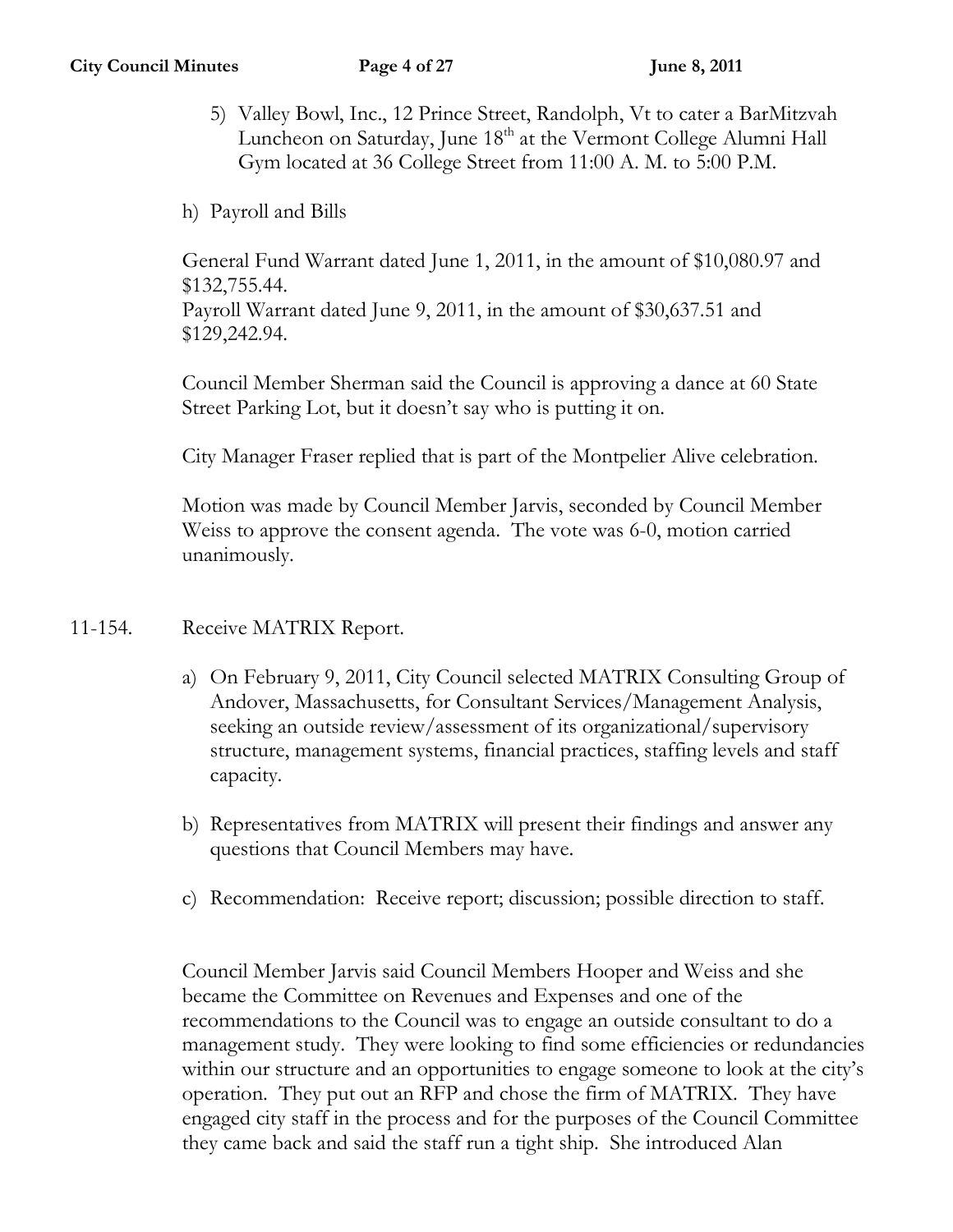Pennington, one of the project team members with Matrix Consulting Group who presented an overview of the report. to Council Members. A copy of the presentation will be a part of the minutes.

Council Member Weiss said the Committee has discussed this and had a positive recommendation that starting with the first Council meeting in August they would like to ask multiple numbers of departments to appear before the Council for a full discussion about the MATRIX Report so the Council Members can establish priorities.

Council Member Weiss moved that the Council receive with commendation the final MATRIX Report. The motion was seconded by Council Jarvis. The vote was 6-0, motion carried unanimously.

11-152(a) General Business and Appearances.

Council Member Jarvis said the Executive Committee of Montpelier Alive would like to ask the City Council to convene a committee to disperse the funds that have been given by the community for flood relief. They would like a Flood Relief Committee. Montpelier Alive would like to be supportive of this committee but does not want to be the body to actually give the money away. Their organization is comprised in large by businesses. They would like to have the Council convene a small group of outside people with a representative from Montpelier Alive.

Mayor Hooper said it is a great suggestion. Her only concern is she is hearing from folks they can't wait a week or two weeks to get a Small Business Administration loan. We need to get this going immediately. There are some businesses that need assistance this week or before.

Council Member Golonka said he thinks the Council is the only body in the city to have the authority to do something quickly.

Council Member Weiss reminded the Council we have a Montpelier Business Loan Fund Committee and Garth Genge is head of it and we could assign that to this committee right now.

Mayor Hooper said they could ask them, a couple of Council Members and a representative from Montpelier Alive to serve on an ad hoc flood committee.

Council Member Weiss moved that the Montpelier Business Loan Fund Committee, Council Members Timpone and Golonka and a member of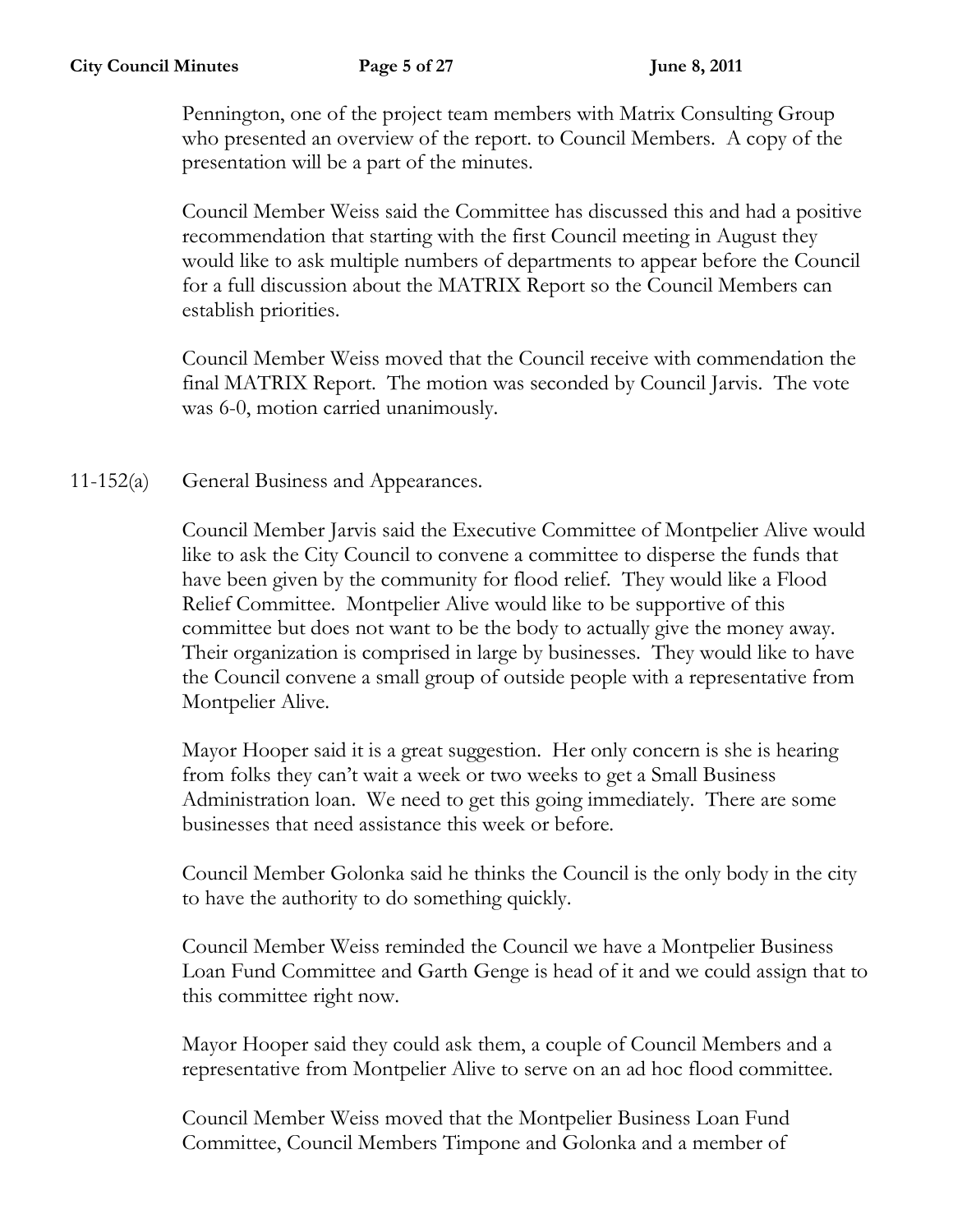Montpelier Alive convene to help with the disbursement of monies that had been raised. The motion was seconded by Council Member Jarvis.

Mayor Hooper called for a vote on the motion. The vote was 6-0, motion carried unanimously.

# 11-155. Update on Flood Issues

- a) Staff will provide a brief overview of what has happened since the flooding.
- b) In addition, the Police Chief will prepare a timeline of events and activity, summarizing the weather events of May  $26<sup>th</sup>$  thru May  $30<sup>th</sup>$ ; it will be done in time for Wednesday's meeting.
- c) Recommendation: Receive update; discussion; possible direction to staff.

Police Chief Facos said he had sent the police logs for Thursday, May  $26<sup>th</sup>$ and May  $27<sup>th</sup>$  and a new weather event on Monday on May  $30<sup>th</sup>$  so the Council would feel a pace of how it unfolded. There were some very serious life and safety issues cascading on them.

Police Chief Facos said he talked to Public Works Director Todd Law at 3:30 today and he said the paving on the temporary section of Gallison Hill will be paved tomorrow and the signal will be operational, and Friday Gallison Hill will be opened. Phelps was paved a little ahead of schedule and will be open tomorrow. Bliss Road and Lower Towne Hill Road are in pretty rough shape. Gould Hill Road has some problems as well. They are open but not in great shape. North Street also still has flood culverts. The sweeper is repaired, operational and back on line. There is a loose steel plate on the Granite Street Bridge and the contractor will be here Monday to deal with that. The only power outages they had were at the request of the Building Inspector and it was departmentalized. Folks in Montpelier fared fairly well. Business folks took a hit but the community bounced back quickly.

Rob Hertzig asked if there was any question about closing off the flow from Wrightsville Dam. Was that a possibility?

Police Chief Facos said it is a possibility. They looked at the flow rates but it didn't seem like it would have done too much at that point. It wasn't anywhere near the flow they had a month ago when they were concerned about it. They did not call Washington Electric to shut it down.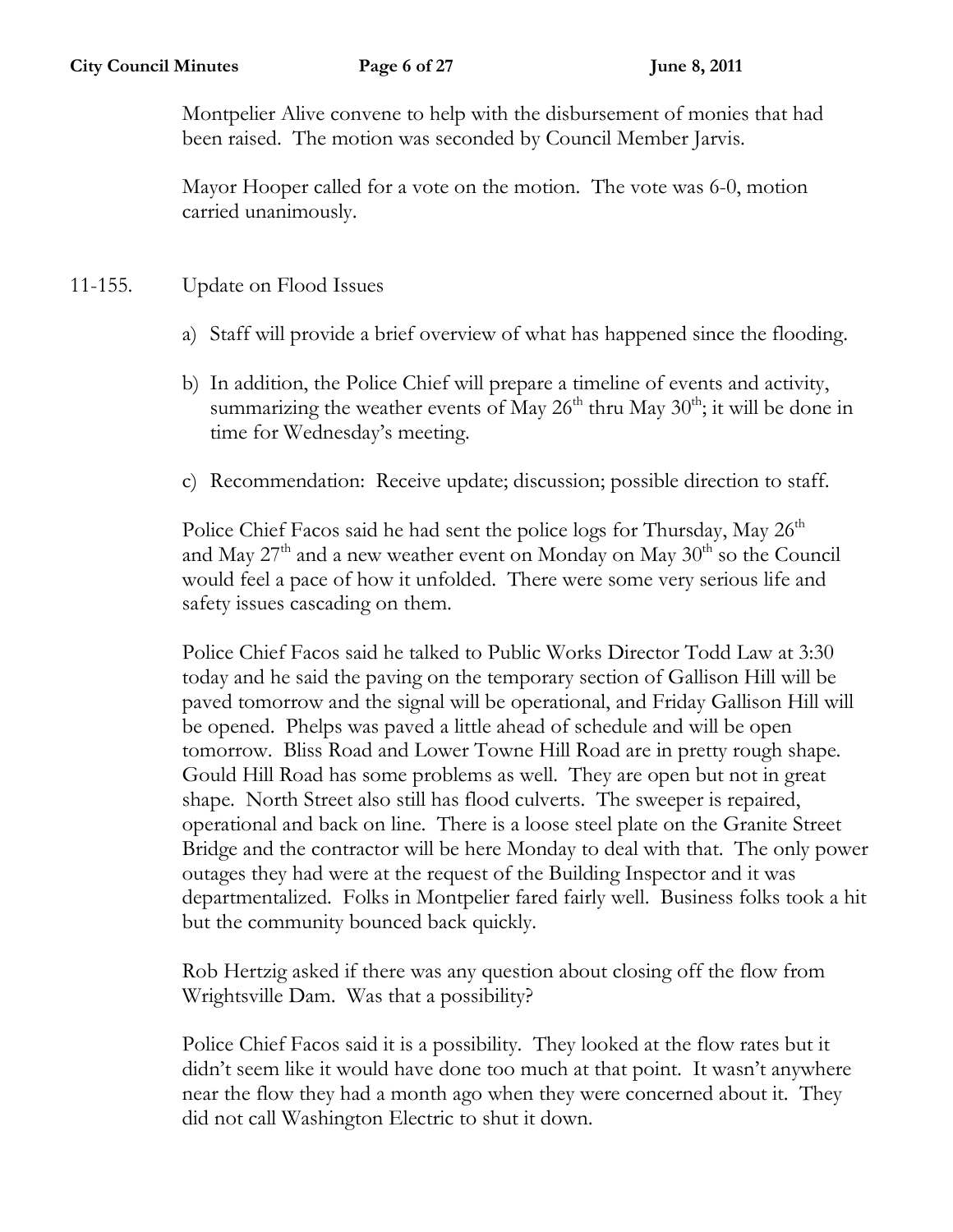Mayor Hooper asked wasn't the storm so localized and much of it wasn't coming down the North Branch valley.

Police Chief Facos said the Winooski River was the problem at that point and it came up too high.

City Manager Fraser said the notification system they had in place was one that had been developed in 2007 in cooperation with Montpelier Alive and they are the keepers of the downtown area. Of course, there had been tornado warnings and major flood warnings and they relied on the fact there had been general warnings being put out. When they finally got the notification at midnight he immediately called WDEV and made whatever announcements they could make then. Montpelier Alive called people all night long. Bev Hill was making phone calls also.

Police Chief Facos said there was a lot of property damaged, but at that point it wasn't a priority and at that point it was life safety. There were a lot of boilers that had damage. It is life safety first, and then property damage and not allowing a situation to get worse and the next steps are mitigation and recovery. They are always looking for better ways to provide notification for various problems. But it also comes down to what you have for resources and all critical resources were on life safety and evacuation notification at that time.

Mayor Hooper said that was part of the reason she wanted the Police Chief to walk through the scenario of what was going on so folks would have a sense of how incredibly quickly events were changing and we had to pull everybody to be managing urgent life safety issues. This was evolving and the weather service did not know what the flood conditions were going to be around midnight when they immediately got out there to get people to safety. What is the obligation of government and what are the obligations of people to pay attention to their properties and understand what is going on. The other wonderful thing going on was the partnership that was happening with people pitching in and helping each other but not just between governments. The New England Culinary Institute was in there almost as quickly as National Life even though they were experiencing serious flooding in some of their buildings. Green Mountain Transit actually had urgent situation we were able to help them out with but they were also knocking themselves out to help people assure they were in safety.

Police Chief Facos added that Twin City Taxi volunteered their time as well with some of the evacuations.

Mayor Hooper also spoke of the Colchester Technical Rescue Team helping out.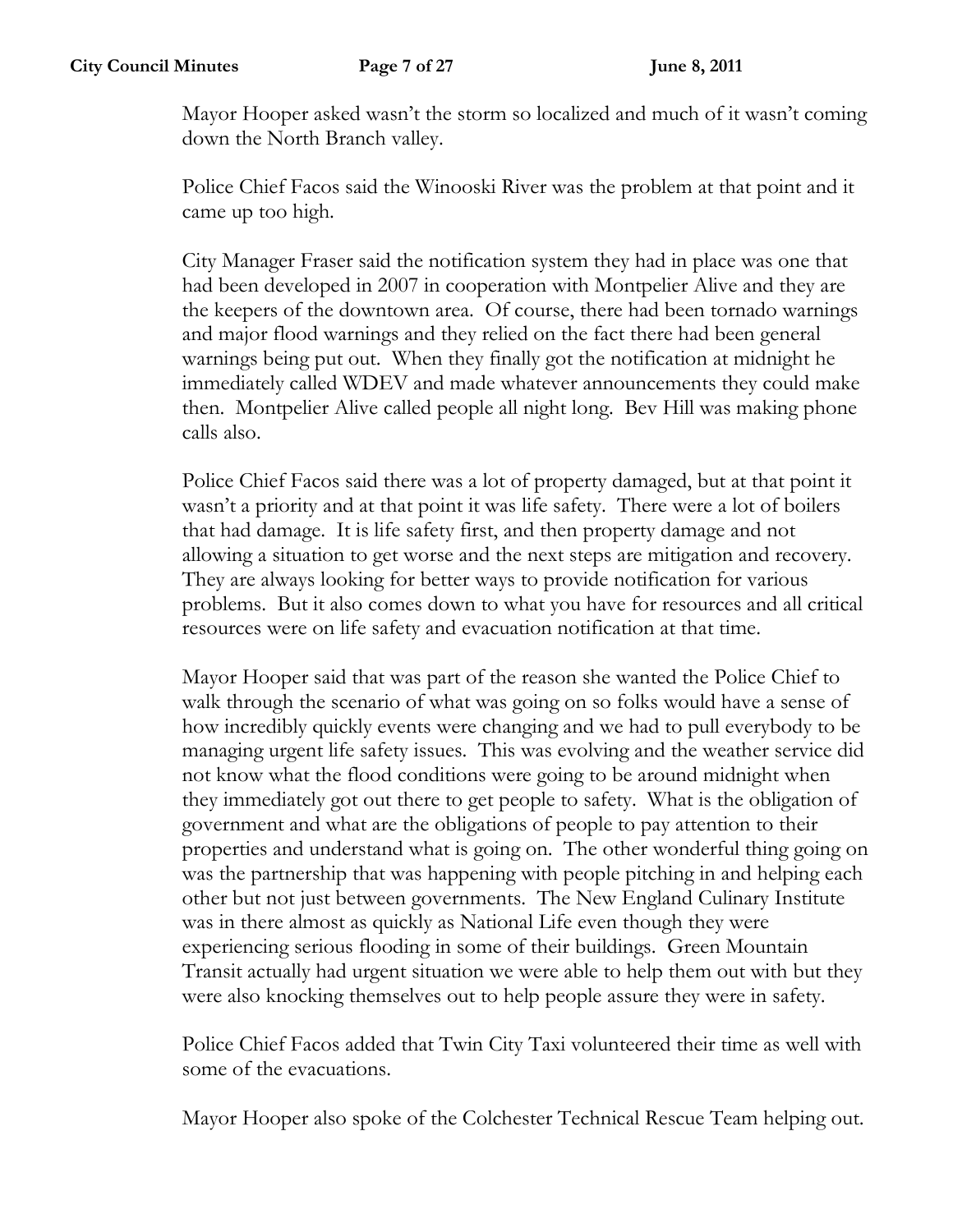Council Member Jarvis said they had a great meeting with the Montpelier Notification system and it was real clear from the meeting that we need help. This storm clearly pointed out that what was in place is not adequate.

Tim Heney said after the event there was a neighborhood meeting with Bill Fraser. Basically, the storm sewer separation is still an issue. Every time something like this happens we try to learn how to not have to live through it the same way again. There were a number of properties that were damaged from significant sewage backflow that wasn't flooding. Around downtown some really substantial properties suffered damage from that and the pressure was astounding which is due to changes that happened since 1992. He fears that the pipes that have gone in just aren't large enough because we didn't start having these problems until this project went into play. He understands that the new sanitary sewer lines went in the smaller pipes because they were taking the storm water runoff. Capital Plaza had problems. Three Penny Taproom had problems earlier in the evening. There were a lot of properties and the Loomis Street area had a real messy situation. It's a big issue and has happened enough times that it needs to be addressed.

Mayor Hooper said she wondered what their policies are going to be going forward in terms of the design of public systems. The Central Vermont Solid Waste District is providing assistance to people in terms of rubbish removal. Services to private property owners that are residential related are available in Barre. They are opening up a storefront to get services into one spot so people can access them. The Governor announced today that he is asking the Emergency Board for a million dollars which will be used to leverage 3 to 4 million dollars of loan money that can be made available to nonprofits and businesses up to \$25,000 in loan money across the state with zero percent interest in the first year and 1 percent interest for the following four years so it is a 5-year loan. The federal money is all contingent upon designation and things happening way out in the future. The Emergency Board meets next week.

One of the things that Police Chief Facos talked about was the emergency response and assessment. Last week the city was asked by the Farmer's Market if they could be back at 60 State Street and she spoke of the importance of getting things back to normal because we need to show people Montpelier is open for business. She wants to complement John Mayfield at Julio's and the folks at Kismet and others who pitched in to make that happen.

Council Member Weiss said they all need to provide a standing ovation to the Police Chief, City Manager and all of the good city employees who got us through this event.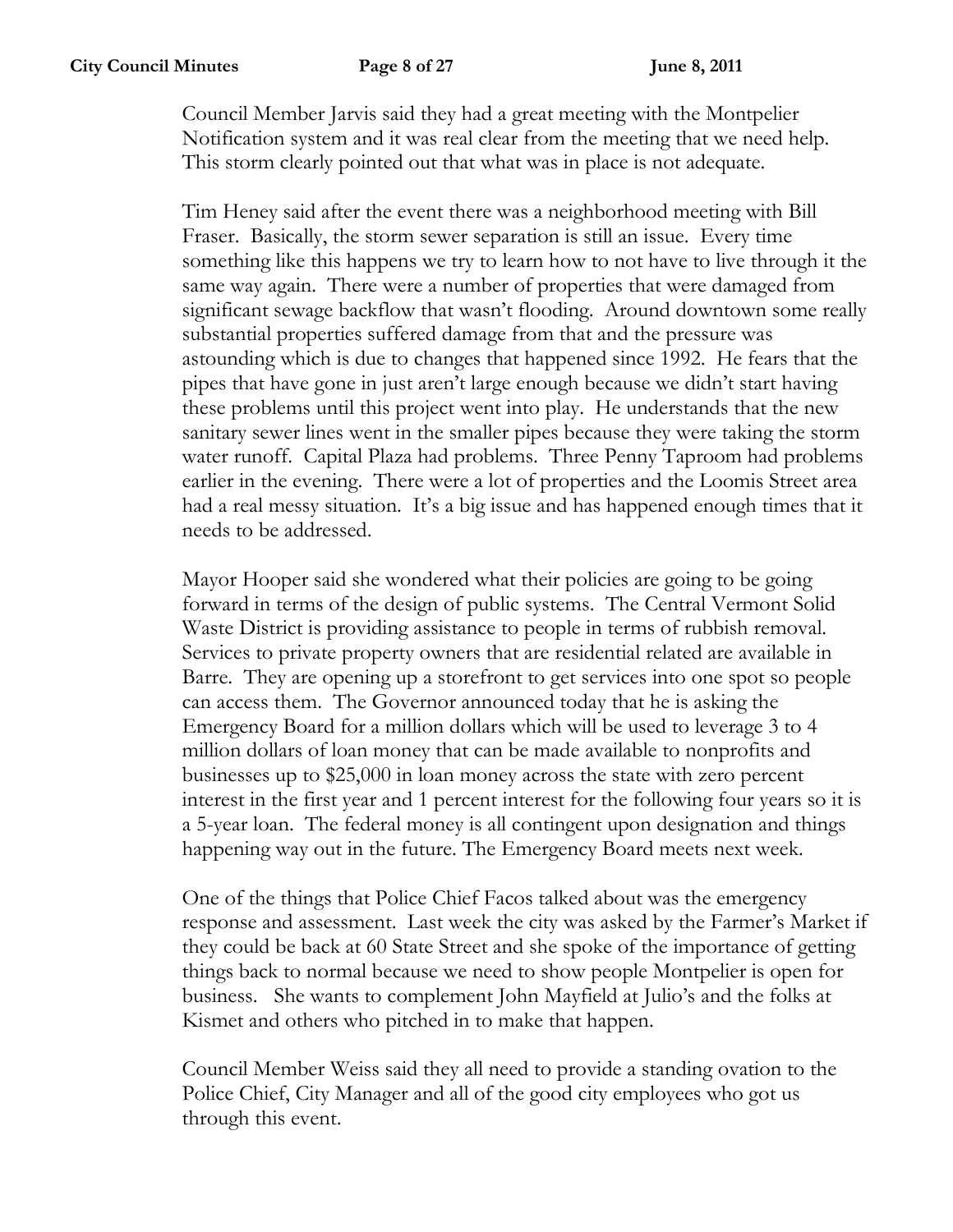Mayor Hooper called for a short break before the next agenda item and the meeting was reconvened at 8:10 P.M.

11-156. Consideration of a Public Informational Hearing regarding the financing of a proposed District Heat System including heat generation, transmission and distribution improvements in an amount not to exceed \$2,750,000.

> City Manager Fraser explained as part of any bond vote the Council holds a public information hearing. He introduced Harold Garabedian, the Project Manager; Tim Maker the city's consultant and Attorney Richard Saudek to answer the public's questions.

City Manager Fraser said one of the things important to talk about is how long the project has been around. In the 1990's the Council was talking about the District Heat project and in the late 90's there was a collaboration of folks who studied this even further. Continued studies happened in the early 2000's and it looked like this might be moving forward and the city actually voted a \$250,000 bond to begin the process but as a result the state did additional engineering studies and realized they did not have the capacity in the boilers they thought they had and would require serious upgrades. The Biomass Energy Research Center updated some of the information and this continued on and they started looking at designs, including the possibility of a design without using the state. Finally, in 2009, the project started up again and the city asked the community to change some of the purposes of the bond voting and the citizens approved that change of use of the 2003 bond. Finally, in 2010 the city applied for and received an \$8 million dollar Department of Energy renewable energy grant. There was \$20,000,000 of these grants given out across the country and \$8 million came to Montpelier, which was one of five grants in the country. One of the reasons it was successful was because it was a partnership between the state and city and the fact that these studies existed and the documentation existed.

Harold Garabedian, Project Manager, presented the power point presentation as a part of the informational hearing.

Mayor Hooper opened the public hearing at 8:35 P.M.

MaryJo Krolewski, a resident of Montpelier, asked how the project economics work if in the future if we were to merge our school system with U-32.

City Manager Fraser replied there are two reasons why the Main Street Middle School isn't hooked into the project. One is because of the initial cost of getting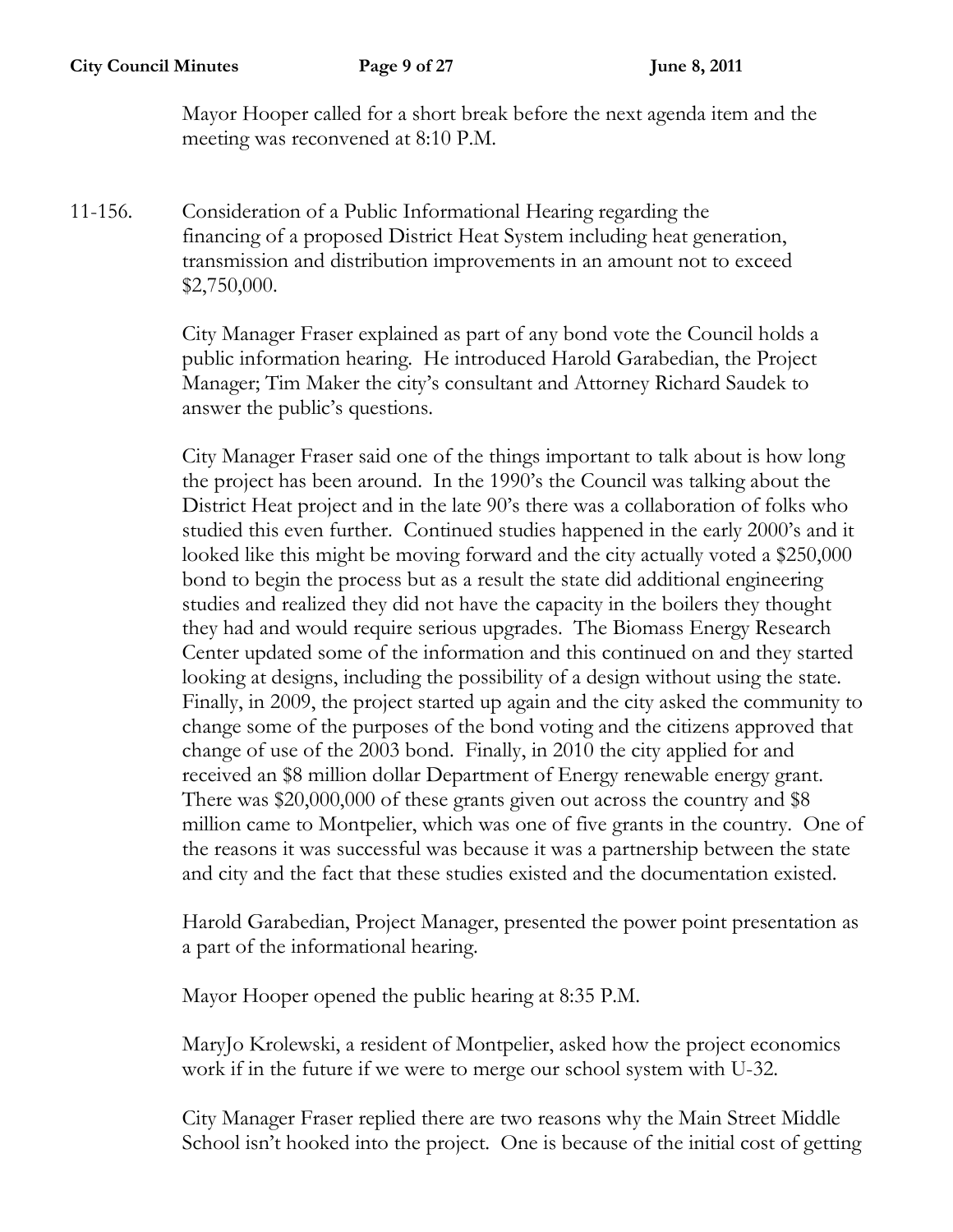to that building and that is the most likely school to be closed down. The operating theory is if there were a merger with U-32 is that the U-32 High School would become the regional high school and Montpelier High School would become a regional middle school and would still continue to function as a school. It seemed that over the 20-year life of the payment of the bond the two schools would continue to function as schools.

Ms. Krolewski said there was a slide about reduction in omissions. Are some omissions going up? Are we concerned about that?

Mr. Garabedian said what is going down is particulate matter SO2 and carbon monoxide.

Ms. Krolewski asked if they were concerned about ozone in our community.

Mr. Garabedian said he thinks it is a good tradeoff.

Ms. Krolewski said it would be nice to see a bit more analysis on that tradeoff.

Mr. Garabedian replied that would come out through the permitting processes.

Ms. Krolewski said the permitting process is down the road and they have already made the decision about the costs and then we are stuck with a potential health problem which would cause us to spend more money installing controls. Wasn't there some trouble with the operation of a Middlebury biomass plant recently?

Mr. Garabedian replied the Middlebury plants had two problems. One is carbon monoxide and the other was a recent firing of backups. There will be designs for this and it will have an electric starter precipitator. He would direct those questions to the state. They are going to design that system and the city is going to operate the central distribution system. Right now that plant is operating with virtually no controls on it.

Ms. Krolewski said they are asking the voters to make a lot of decisions and it doesn't seem like everything about the plant has been flushed out.

City Manager Fraser said it is an extraordinary complex project and it is difficult to flush out everything and the timelines are controlled by the state. One of the other key elements of the project is the distinction that is if the sole purpose was to solely improve efficiency of our schools and buildings he doubts they would do it by running a pipe from the city's plant. The issue is to provide that opportunity also for the other folks in the district.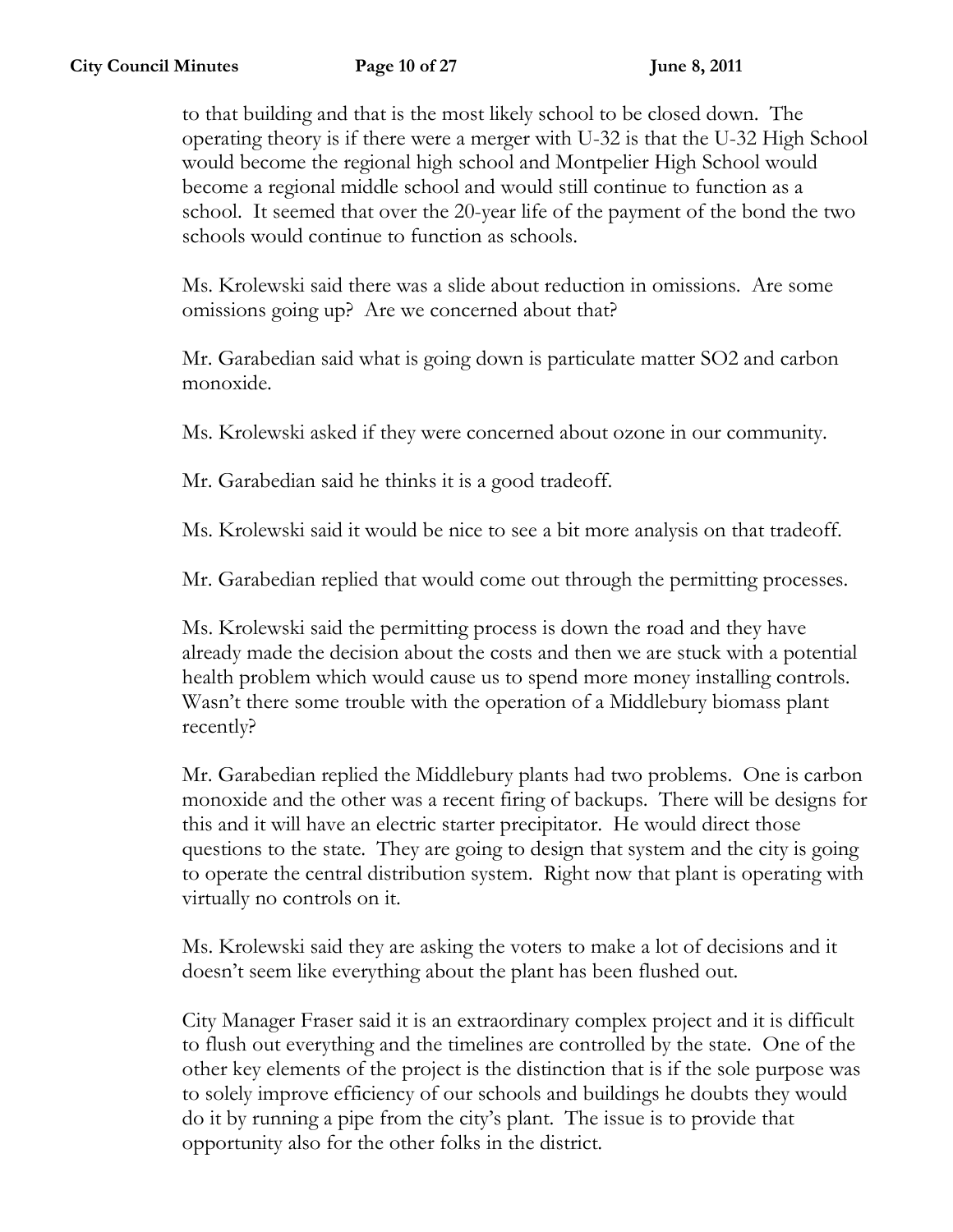Ms. Krolewski asked how much it is going to cost for the buildings downtown to tie in per building.

Tim Maker said they don't have firm numbers on that but generally it would be like a sewer service with a connection charge. The connection charge would be set to be affordable. The idea is for building owners that don't have the ready cash to pay the connection charge that there would be a loan program in place that would assist them to do that. Their expectation is that the buildings that the owners are most likely to connect in the first stage are going to be those who already have hot water heat in their buildings because the connection becomes very simple. There is a meter and a heating exchange but it is a relatively inexpensive thing to do.

Ms. Krolewski said she thinks they should have an estimate for a downtown business owner of how much it will cost to connect their building before they vote.

Mayor Hooper said the state also made \$100,000 available to the city to help business owners connect. That was a program they set up two years ago so there will be some funds for the initial hook ups.

Mr. Garabedian said they have not spent a lot time looking at that. They didn't want to create an expectation in the community that this was going to happen all at once. By design they are focusing on a system that supports these five buildings, and once the system moves from that point then their focus will be looking at the issues associated with connecting numerous other buildings.

Elliott Curtin, a resident of Montpelier, said he has concerns about conservation. Conservation has never been brought up seriously. It seems that the biomass plant surfaced because there was a grant. Nothing has been done as far as energy audits on any of the buildings. He sees a lot of information but it doesn't seem like it is real numbers. It's not realistic. What they are basically looking at is a fuel swap. They are looking to take oil and switch to biomass. When you burn wood or burn oil it gives off the same amount of carbon dioxide. When people say it's good for global warming he has a hard time with that. The best form of heat is the heat that's not burned so if we tighten these buildings down that is fuel that is not released into the atmosphere at all. As a taxpayer he would rather see that money go towards conservation. When you spend money on conservation it keeps money local because you have to buy most of the supplies and materials locally. He hears a lot of talk about sustainability and efficiency. Where are all of the components coming from? Are they coming from different states? Are they coming from Vermont? Are we building jobs in Vermont or are we exporting these jobs?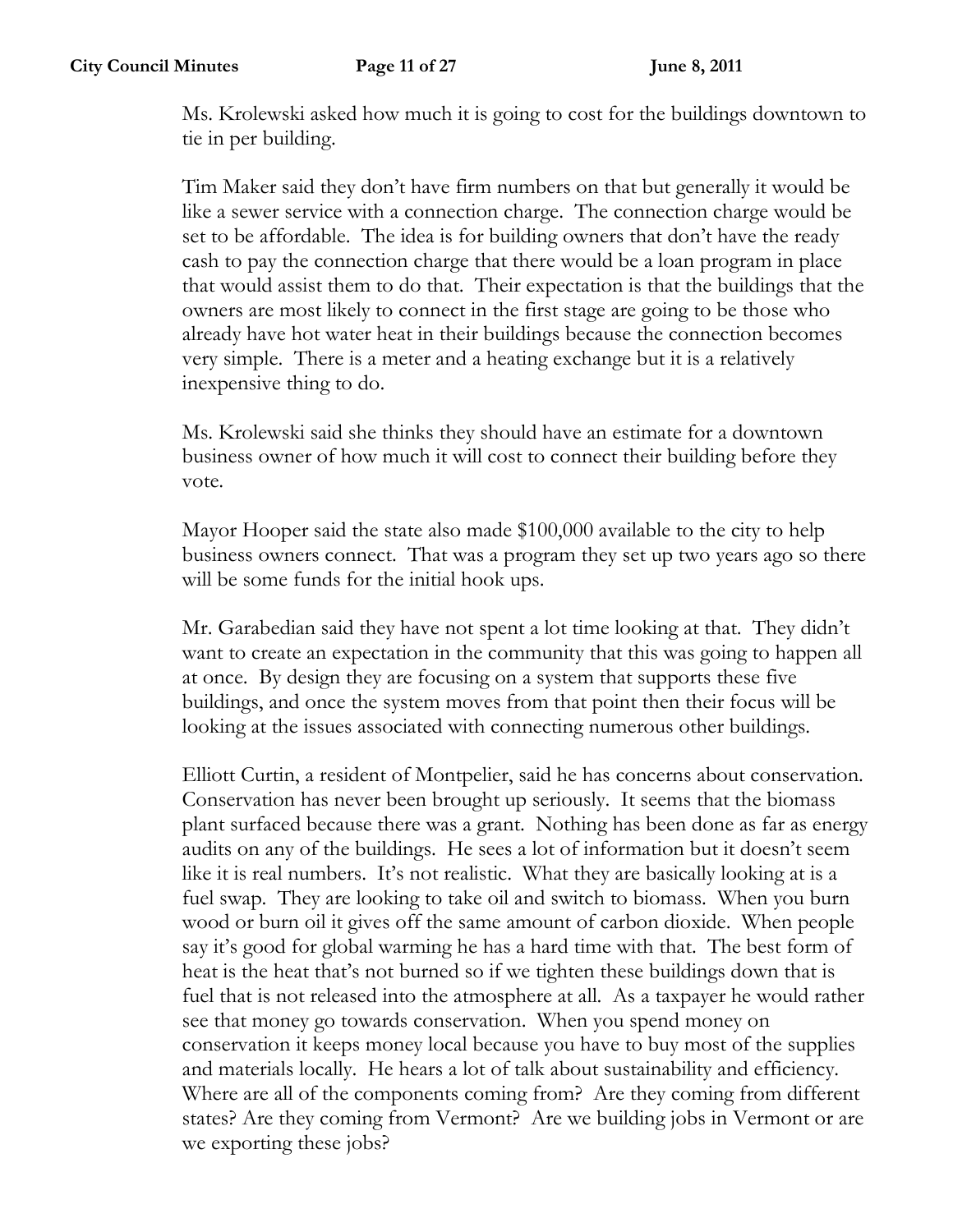He thinks a biomass plant overall would be something to look at once the buildings are tightened up because you are putting the cart before the horse by not tightening up the buildings first and then looking at reducing the heat loads on buildings. The overall goal of this project is not cheap fuel but to solve a problem. These buildings are obviously hemorrhaging heat.

The difference between conservation and what we are doing here is labor intensive versus machine intensive. We are looking at a machine and putting it in to provide heat. Whenever you take one distribution center and distribute it to various buildings you lose a lot of efficiency in the transportation system to each of the buildings. Once you are done with any kind of conservation work there is no variable cost on that work. Once it has been done nobody has to maintain the insulation or the foam. It's done and you walk away.

He wishes someone would say they had done audits on these buildings and this is what they have done after the audits. A biomass plant sounds good but it just doesn't seem efficient. They are looking to reduce the load on buildings and not to do a fuel swap or make a cheaper fuel source.

City Manager Fraser replied they have done audits on all of the city buildings and the schools did theirs too. They have already cut down on the consumption. They have taken conservation to a pretty serious level because if they can save taxpayer money on oil they can put the money into something that is more important to all of us. Having a cheaper source is a good idea and it prevents the more expensive costs. He imagines the contractors and builders who are working on the project will be local folks, more importantly, the wood chips for the fuel source are going to be coming from the Northeast region and would be solely from Vermont, Maine, New Hampshire and the Northeast as opposed to wherever they buy their oil from, which is from all over the world.

Mr. Garabedian said this project is part of a broader plan. The other big piece of this is the property assessed clean energy program that is geared directly to buildings making them more firmly insulated and giving them other choices for energy. Those improvements are funded by a bond off the property tax and paid back by an assessment on the property tax. This is a voluntary program which is designed to come on line in 2012. This was authorized by last November's community vote.

Bill Austrach, a local resident, has concerns because what happens in Montpelier is typically what happens with the other communities. We didn't really talk about CO2 emissions from the proposed biomass plant compared to the oil plants and that is a big contributor to global warming. We need to look at our overall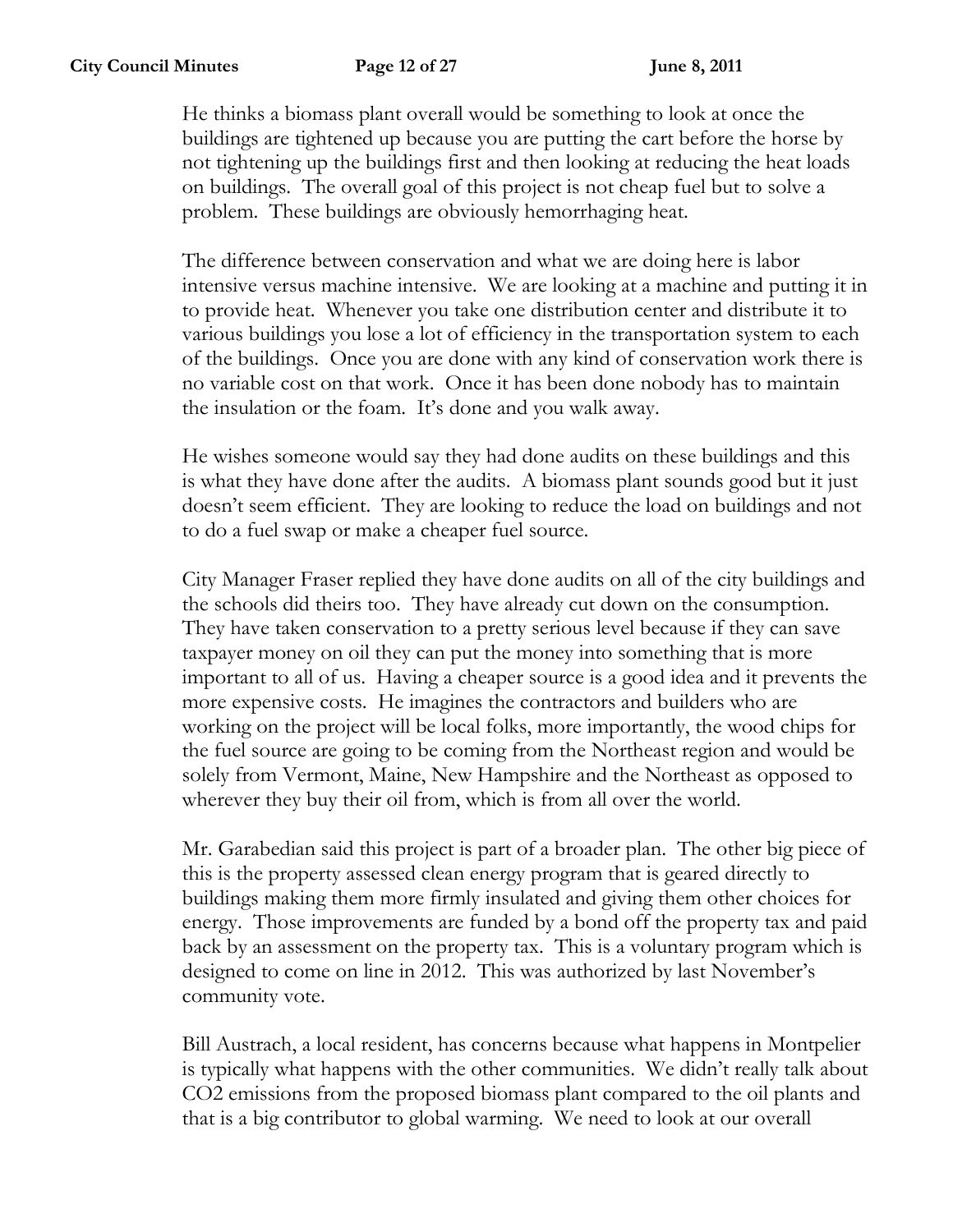emissions and CO2 is something he didn't see in the graphs. What do those look like in terms of where we are today and where the biomass plant is going to be?

Tim Maker said it is important to think about where the fuel comes from. Part of the reason you see climate change in the paper and global warming is because of fossil fuel use. What happens with fossil fuels is taking carbon fuel that was locked underneath ground, bringing it up, combusting it and turning it into CO2 and it goes into the atmosphere. The carbon underground gets into the air. With biomass the carbon is already in the terrestrial site so it is going through the carbon cycle and when we combust it we create a separate pathway that does the same thing. The carbon just loops around between forest, biomass plant and atmosphere. We have just added another loop to it. There is an issue about how quickly a forest is being harvested for energy. That is something that doesn't happen immediately.

Bill Austrach said the source of the problem is we need to start using less fuel. The less money you are paying for that fuel the less impetus you will have to want to conserve. As a country we are gifted to cheap BTU's, and until we start getting this concept that it is all about reducing the number of BTU's we are burning instead of how to get cheaper BTU's the sooner we will have control over the whole situation. The other issue of keeping money in the local economy is not only is the equipment for a lot of the biomass coming from outside Vermont but because the weatherization energy efficiencies are so labor intensive that tends to keep that money a lot more in the local economy. Energy efficiency sometimes gets thought of as an after thought but to him it is the primary step before we start making some other decisions on how we are going to generate the BTU's. We should first take a real serious look at how many BTU's we are going to need in order to meet the needs of our buildings. On a global perspective municipal buildings, whether they be city, state or federal buildings, tend to be some of the most energy inefficient buildings we deal with, particularly in terms of thermal envelope.

Geoff Beyer, Director of Parks and a member of the Conservation Commission, said he has been following this for awhile and was very interested in the biomass plant for a number of reasons. He applauds the conservation interest. He thinks cheap energy is wasted and he would propose a cure for that. If the oil prices are going up increase the price of the biomass cost and rebates that in forms of conservation projects so you can meet both goals at the same time. He doesn't see it as a fuel swap because it takes a lot of energy to get the oil out of the ground and you have to transport it and it's not regional. With the fuel from the biomass it's from our area and we would notice a difference and it's a sustainable and responsible way to harvest local fuels that don't have to be transported so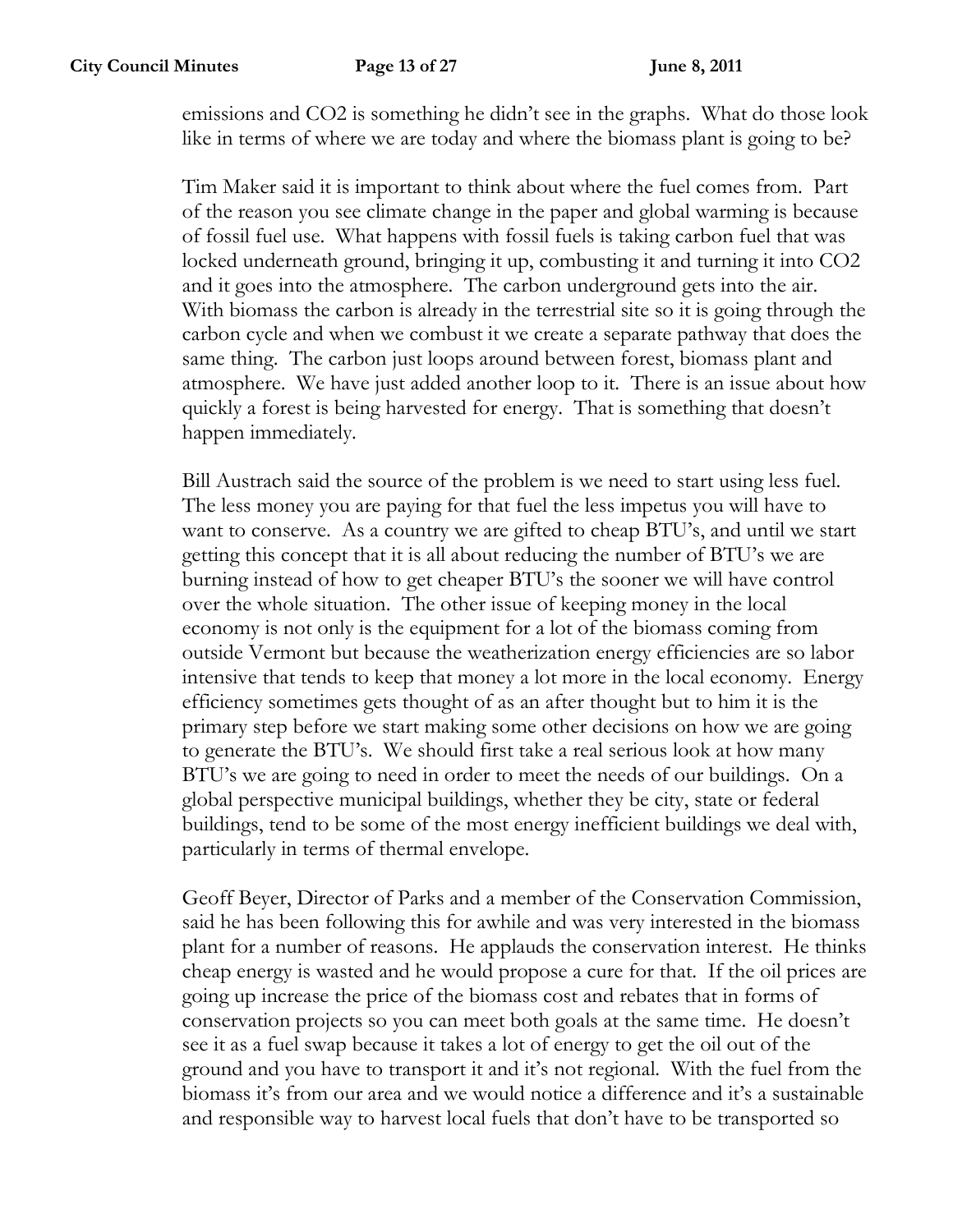far. As a person who uses the stump dump and sees a tremendous amount of energy that could be converted into wood chips and be used locally without much transport he sees that as another wonderful resource and extend the life of our own stump dump.

Tim Heney said he has been on the Montpelier Energy Advisory Committee and he hasn't been a majority voice of the committee. It's a really good concept and for all of the reasons in terms of energy future there is a lot of merit to this project. What is rough is we are being driven by timelines for the federal grant. There is an 8 million dollar carrot we don't want to lose; it's a lot of money. It's a pretty fast moving train because the nature and scope of the project just since the committee started meeting. He is hearing the School Board hasn't signed on yet, which is troubling and surprising, because those are two big properties out of only five.

City Manager Fraser said in the minutes of the School Board meeting of April 6<sup>th</sup> they voted unanimously to proceed. Ken Jones made the motion on April 6<sup>th</sup>. An individual member of the School Board has raised a question about whether they should continue and we have been talking to them. In fact, he has begun discussions with the superintendent about the contract agreement between the city and the school for the long term commitment. The schools are the high drivers of the use but they are also the most expensive connection. If they chose not to be involved the city would not bond for the full amount but only bond to cover the city's use. Between the various grants and other loans it would actually be as financially feasible to not include the schools. That was a key consideration by the Council in their decision.

Tim Heney said the capacity issue is another interesting subject. When Phase 1 comes on line and the state has all of their buildings on line and the Federal building or another good sized building came on line there really isn't a lot of capacity left and an additional bunch of money would have to be invested to create more capacity to hook up other downtown buildings. This package doesn't have the capacity to hook up a lot of downtown properties. If that is the case we should be honest with people about that.

City Manager Fraser said the system that is being constructed has ample capacity.

Mr. Heney said he is concerned about the infrastructure. Watching Barre tear up their whole downtown for their infrastructure is something we'll face with this. Since they are putting in new water lines they are putting hookups on those water lines for every major building because they want to encourage people to put in sprinkler systems and knowing what it costs to hook sprinkler systems up to city lines that hookup line is almost \$29,000. Hooking up is a big issue. If we believe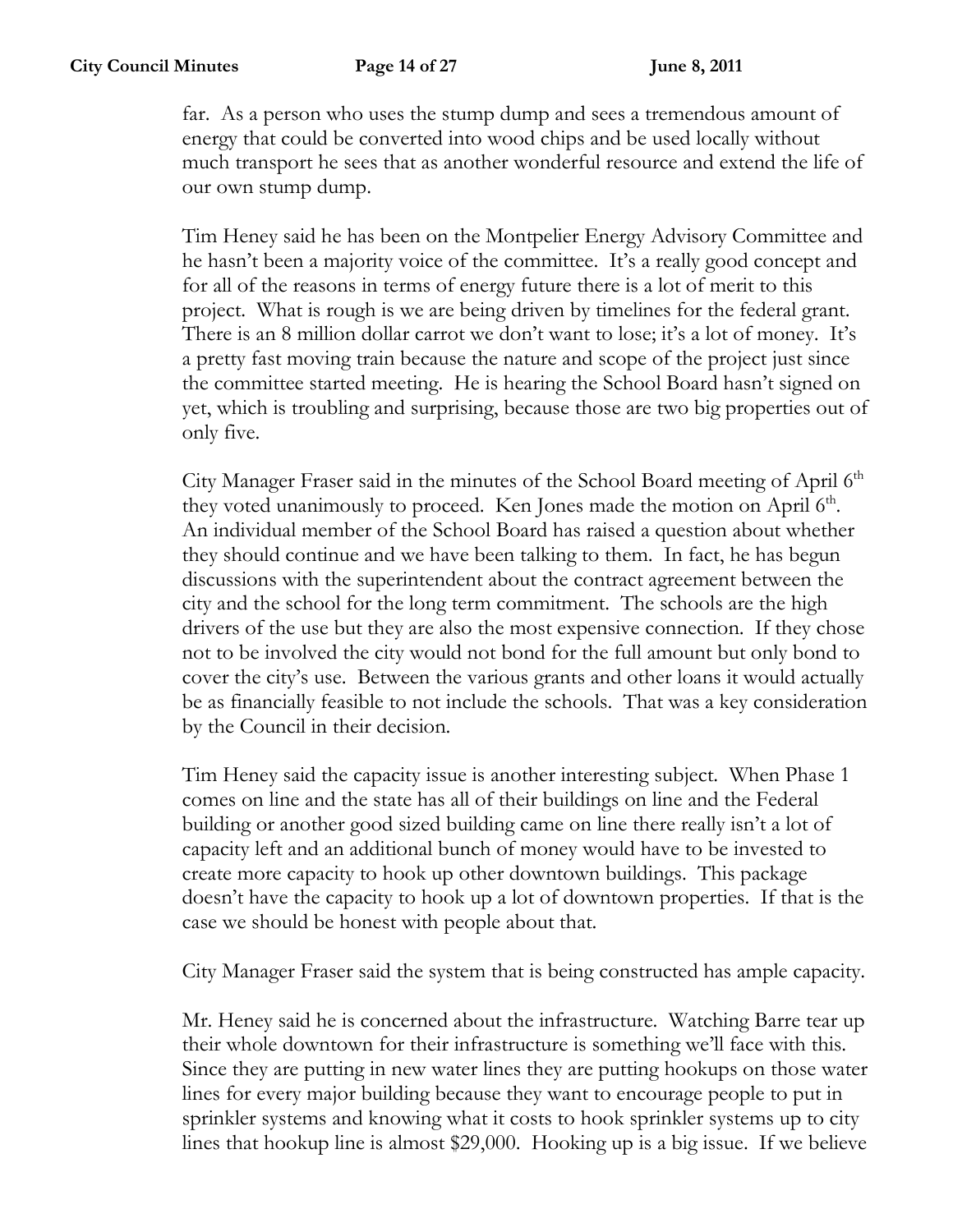in this and want to tie this community into it are we going to put provision in these lines as we put them in with hookups for every building as we go through? It would make sense. It would encourage people to hook on and help control hookup costs, and it would prevent disruptions in the system every time somebody goes on line.

Mr. Maker said that provision is included.

Mr. Heney said there is a lot in front of us as a community and this is a big project. This is probably one of the biggest capital projects the city has ever looked at and it does deserve some good conversation. He isn't sure what lies ahead. With the range that communities typically bond we are at the top of that pile right now and to keep piling on top of that doesn't seem really responsible. Another concern he has is the operation of the system by the city in terms of the way things have gone with the water system and a few enterprise funds they manage. He is worried they don't have the capacity to do that. The water fund is in the hole and there have been a number of problems the last few years. He's not sure the city is ready for this and we could be stepping into a big mess. This is going to mean a lot digging and a lot of disruption for our merchants and properties.

City Manager Fraser said the city takes that very seriously. We won't be constructing this for another year and that is part of the plan and it is very critical. The water system had run perfectly fine for years until the water treatment plant was built. The EPA and the federal government dictated the size of that plant, and they actually wanted it a third larger than it was. The then city officials figured it out and said it wouldn't work and got them to reduce the size. That was as small as it could go.

Mayor Hooper said she wanted to talk about the disruption of the downtown because it is a very important issue and one they are really sensitive to. She would suggest that there have been a couple of good examples of management of downtown projects. Because the city worked very hard with retailers to make it work, in her experience was the reconstruction of the Langdon Street Bridge. They talked to the property owners who knew it had to happen. The city treated that project very well and kept that disruption to a minimum. The other one was when they did the sidewalks on the first block of State Street on both sides. She thinks retailers would agree that the city kept the disruption to a minimum and it didn't have as negative an impact as folks had feared.

Tim Heney said there was a neighborhood meeting he was invited to on College Street. That was the first public forum he had seen about this. Council Member Jarvis said she had struggled with this issue too and the vote is almost a trust vote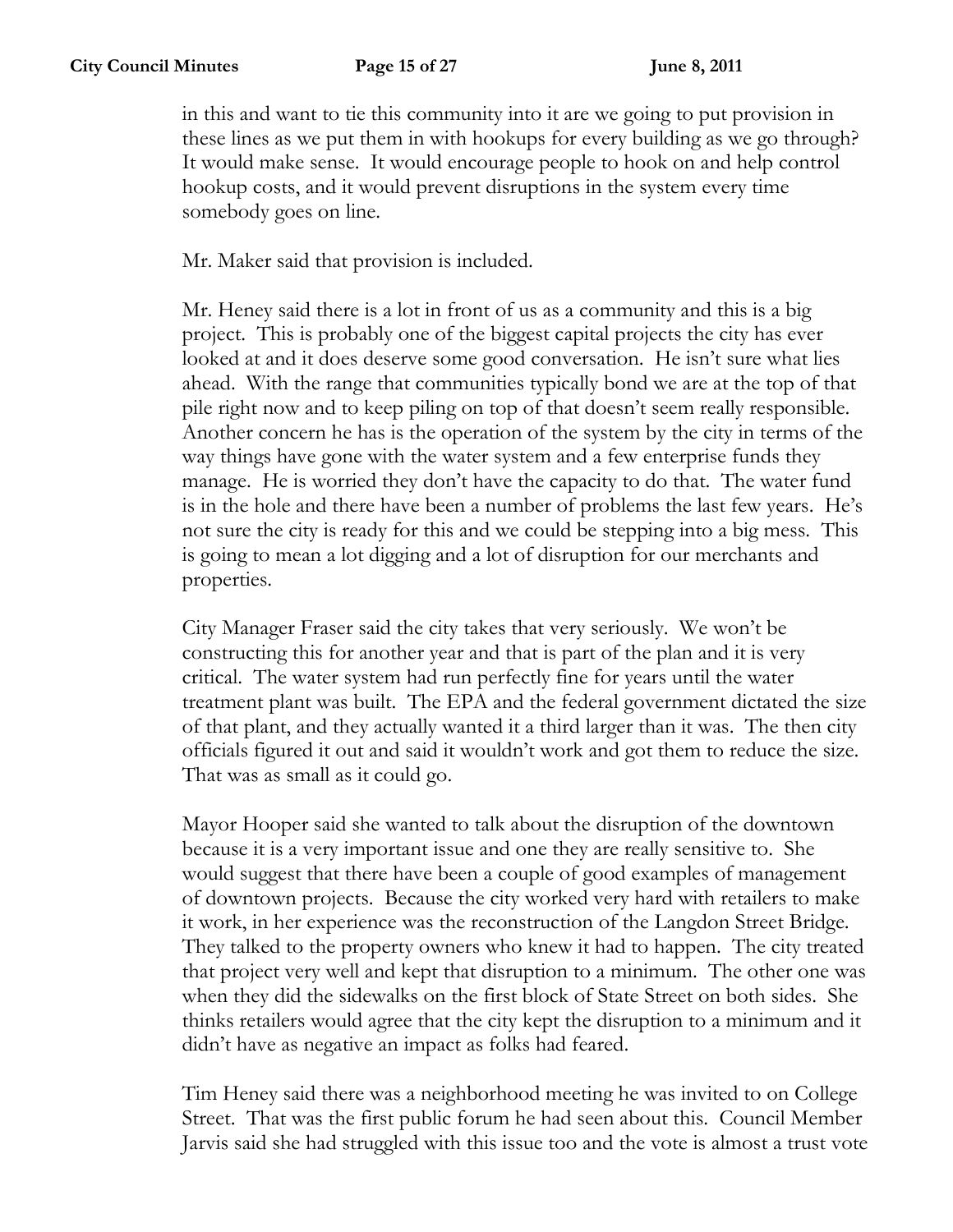because there really are several more hurdles that have to be gone through including the Memorandum of Understanding with the State. The project still has to be bid because nobody knows what it is going to cost to bid out. That is what he is struggling with, the trust issue of will all these issues be resolved to his satisfaction before it moves on. We are just a week away from a vote. It is one of the worst publicized pieces he has ever seen in terms of the electorate knowing what they are really voting on. Montpelier voters are really generous people and have proven that. At some level he thinks the city is taking advantage of them because they really aren't informed on this issue. They are going to vote for a good concept and it feels like the right thing to do, but if the details aren't right and it doesn't play out it could also be a real disaster for us.

Daniel Stin, a local resident, said he has a couple of things to share. He brings a different sort of flavor to this hearing. The grant is the driving force of this project. He has watched the last six months and it hasn't seemed like a priority until very recently when this bond was noticed as being really detrimental to making it happen. Before then it was talked about, debated on, and this Council really has made it a priority, but he hasn't seen this room full since two months ago. If you are really interested in what happens with things like this be here, use your voice, talk to your community members and share that because that is the only way things are going to happen. Biomass versus oil – we know that wood comes from Vermont and oil comes from wherever it comes from. They both come from the earth but oil comes from very far away from Vermont. The war drives oil. War – the thing that scares us the most. Our families dying, friends leaving and never coming home – he doesn't care what anybody says about money. War drives oil!!! And he is a child and inherits this earth. He is tired of watching people die for oil. We need to be warm and can find a better way that isn't driven by war. It's not about money really. We can sit around and talk about how difficult it is financially. This is not about that. This is about trying in whatever way we can to move away from that which is killing us, and he is here to say that as a youth, as a child. His friends and family cannot stand it any more. The war has to end and the oil is at the forefront of it. The oil cost is what the bond cost. Why not? At that simple level we are already spending the money on oil.

Mayor Hooper closed the public hearing at 9:33 P.M. One of the most important messages she has if the Council approves the MOU tonight and if the voters approve the bond on Tuesday that is not the end of the thoughtful and careful analysis of whether this is a good deal for the city and the community of Montpelier. The Council is going to be looking at it very hard and carefully going forward to make sure that it is the best deal possible. It has been a hard project because it has been evolving rapidly and changing over time.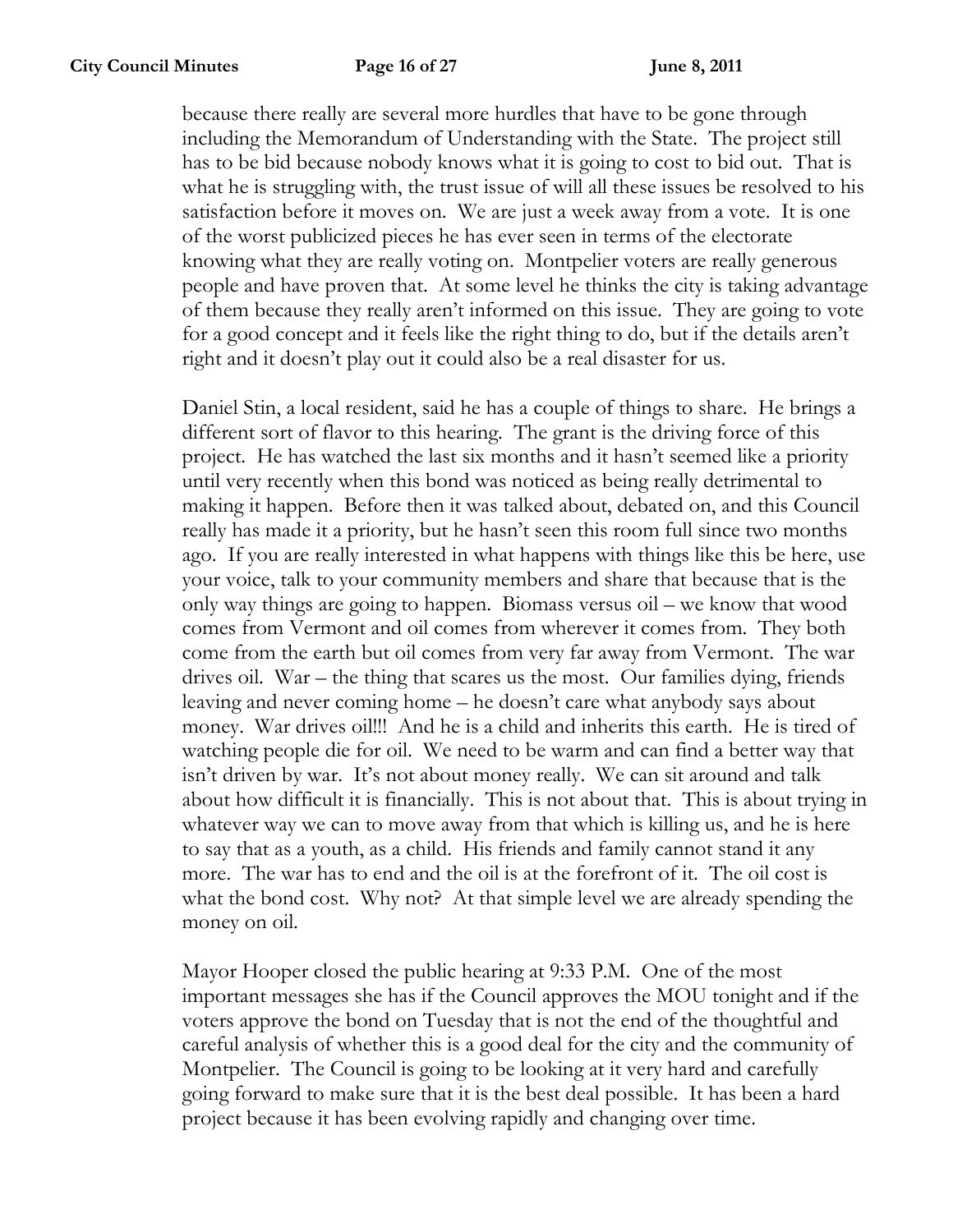11-157. Consideration of a Necessity Resolution for the financing of a proposed District Heat System including heat generation, transmission and distribution improvements in an amount not to exceed \$2,750,000.

> This is part of the process the city has to go through in asking our voters to consider issuing a bond.

Council Member Sherman moved the Council adopt the Necessity Resolution for the financing of a proposed District Heat System including heat generation, transmission and distribution improvements in an amount not to exceed \$2,750,000. Council Member Timpone seconded the motion.

Council Member Golonka said this vote isn't necessarily a vote for or against the project. His concern with the Necessity Resolution for this District Heat Project should be more revenue bonded.

The key to him voting no on this Necessity Resolution is he thinks this project if it does go forward should be a revenue project, and it's not. It goes back to the history of the project. In his mind months ago when they talked about this initially we always talked about this project being a revenue bond and not a general obligation bond, and it switched six months ago. That has always bothered him about this project.

Mayor Hooper called for a vote on the motion. The vote was 4-2, with Council Members Golonka and Weiss voting against the motion.

- 11-158. Consideration of the Memorandum of Understanding (MOU) for the proposed District Heat Project.
	- a) Staff has been working with the State on this MOU which, as per the capital bill, must be signed on or before June 9<sup>th</sup> to secure the state funding.
	- b) The MOU is not the final contract but lays out the main parameters for a final contract. It will address issues such as pricing, mechanism, capacity, future expansion, governance/responsibilities/liabilities, integration of engineering, etc.; it will serve as a blueprint for a more detailed contract to be completed and executed this year.
	- c) Recommendation: Review and discuss MOU; direction to staff.

Mayor Hooper explained that the MOU was one of the hurdles that was set forth in the legislation that allowed the State to put \$7 million into this project.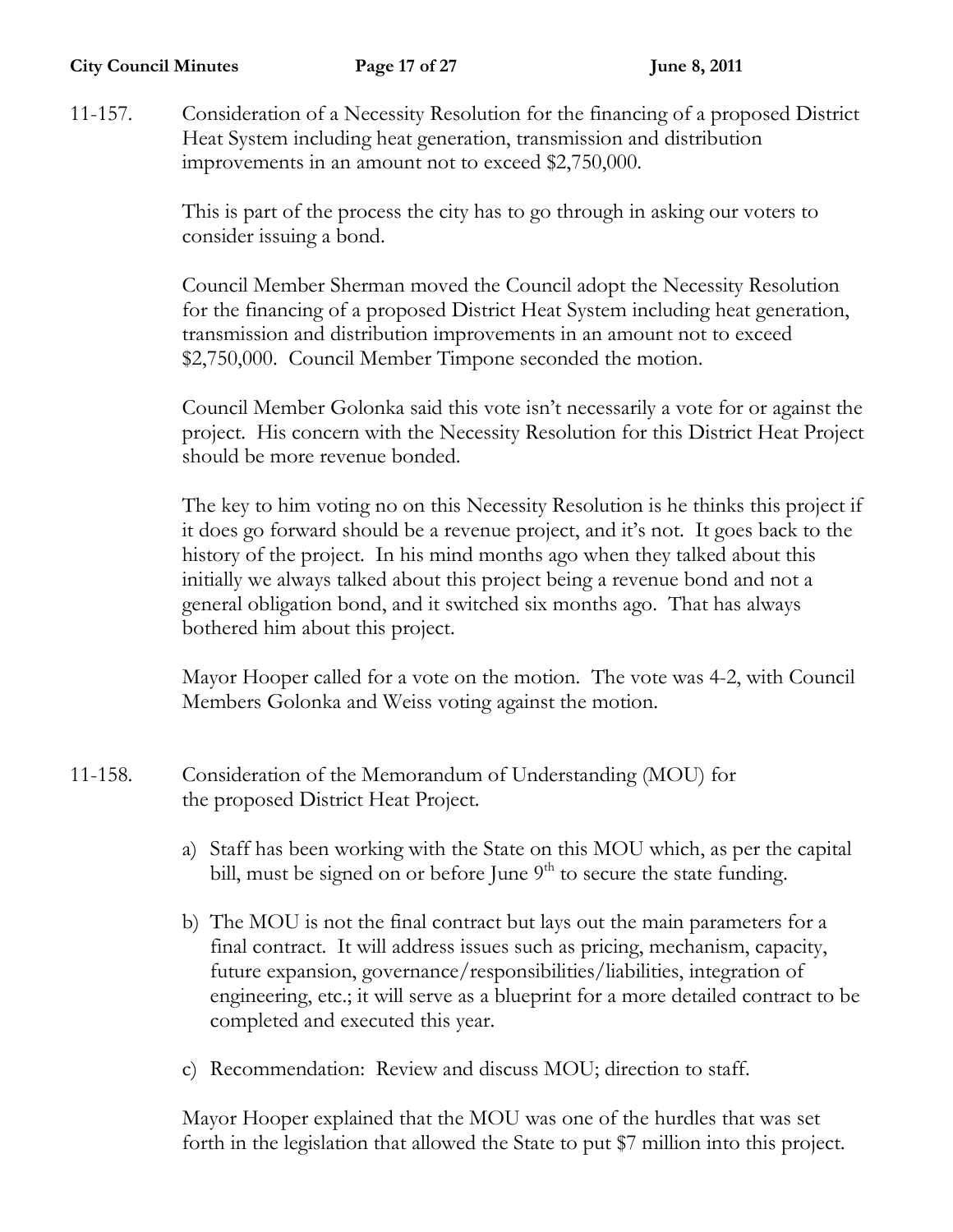They required that the City and State enter into a Memorandum of Understanding effective June  $9<sup>th</sup>$ .

City Manager Fraser explained the State listed certain things in the capital bill that had to be addressed which lays out the ground work for the final contract. Ultimately, it ends up with the same budget distribution they have been working with all along and talks about the mechanism for the rates. It lays out a project schedule.

Council Member Hooper said on the bottom of the second page it lists the pieces of the proposed system which will be owned, operated and maintained by the City upon completion of the construction. Is that designed to apply only to the thermal conversion units?

City Manager Fraser replied yes.

Council Member Jarvis moved that the Council authorize the City Manager to sign the Memorandum of Understanding between the State of Vermont Department of Buildings and General Services and the City of Montpelier to provide district heat. Council Member Sherman seconded the motion.

Council Member Weiss said on page 3 under State and City Funds it says the city will contribute another \$1.64 million to the state for the balance of the city's portion of the heat plant costs. Is that part of the \$2,750,000 bond?

City Manager Fraser replied it is part of the budget he just presented. That's the purchase of the capacity. Obviously, the state is building the key plant larger with more capacity than they would need to build for themselves. It is really an allocation from the federal government to buy our capacity from the state.

Council Member Golonka said he has concerns about this project and he does understand the benefits of it. If you read the financial aspect of this project it shows a break even point 15 years out and he is concerned that gets glossed over in the analysis. Now with the possibility of losing the schools he is concerned that it pushes that level out further and we are trying to fit this square piece into a round hole. He sees the benefit to the state. He sees the state getting a great deal in the plan and all of the risks being borne by the City of Montpelier. He thinks the Memorandum of Understanding is really one sided and he is concerned that it is going to cause the city to do things quickly that will cause problems in the future that the city won't realize for 5, 10 or 15 years. He asked months ago if they could get an analysis of what are the alternatives if we took \$2,750,000 and just upgraded our five buildings, and we have never received a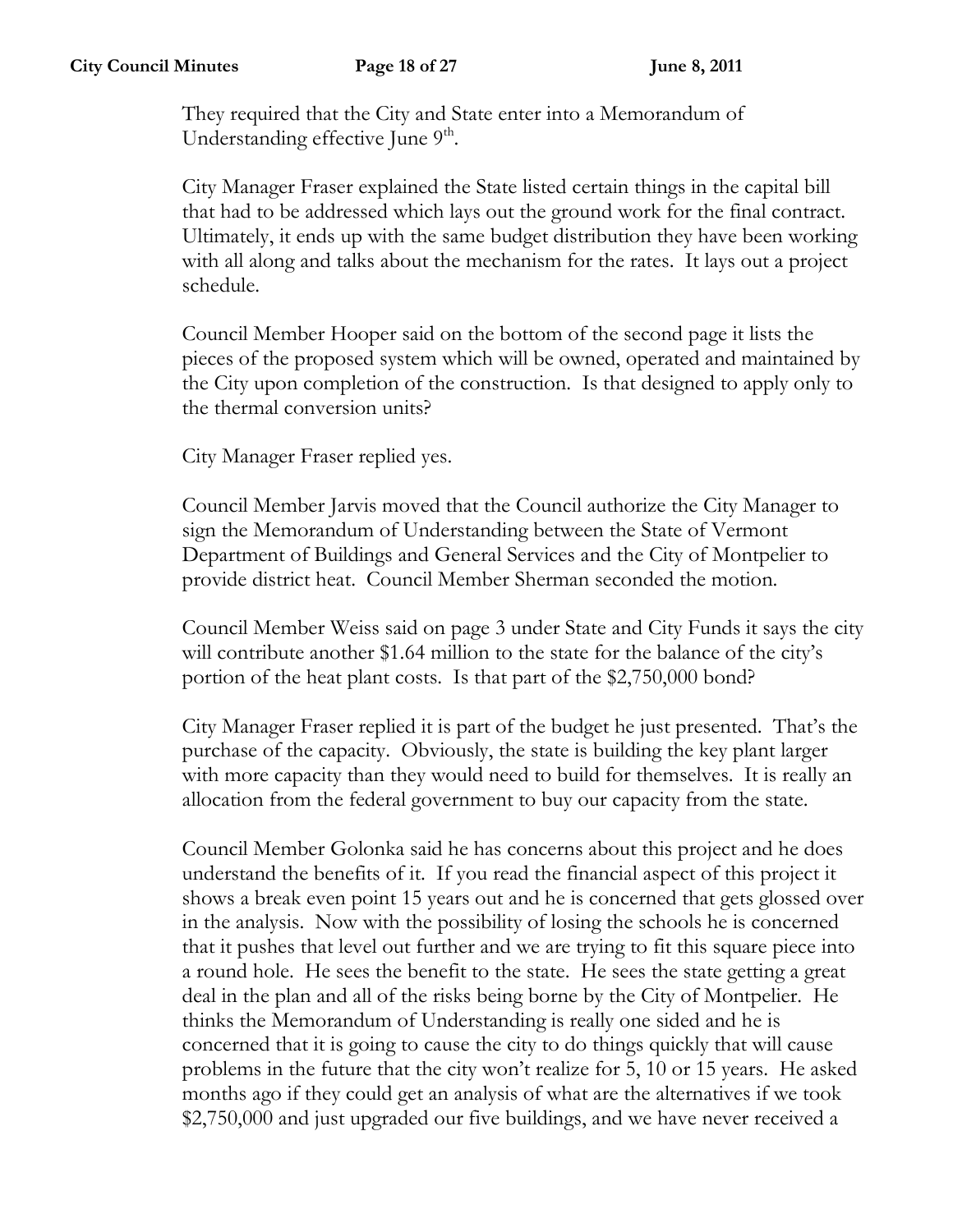straight answer about that. He needed that piece to make a real true comparison and because he doesn't have that he can't sign on to this at this point.

Council Member Hooper said the first he heard about not having the schools is when the City Manager mentioned something about if we weren't able to build all the way out there. Can he explain?

City Manager Fraser said over the weekend a School Board Member raised questions and sent an e-mail to the Energy Committee to say he might push to not have the schools included. It hasn't been debated by the School Board and the vote of the School Board still stands.

Council Member Hooper said that was important to him because it is 80 percent of the heat.

Mayor Hooper called for a vote on the motion. The vote was 3-3, with Council Members Golonka, Weiss and Hooper voting against the motion. Mayor Hooper voted in favor of the motion to break the tie and make the fourth vote.

Attorney Richard Saudek said he is burdened with history on this kind of thing. He saw the State pass up the dams on the Connecticut River and he was involved with the Hydro Quebec deal. This is like a marriage; you're taking a plunge and have to play the odds. We don't have substantial hydro sources that are available to us right now. We don't have a lot of other choices. We don't have a natural gas pipeline down here. When you think about heat in New England you think about natural gas. Over the years and many decades Vermont has been trapped by oil for heat. And because of America's addiction to oil it is a very volatilely priced commodity and is subject to huge fluctuations. One of the things about this or the dams on the Connecticut River was to try to break out of a certain mold or dependency. Just watching the economics of those deals his own personal view is that Harold Garabedian has done some very conservative forecasting and that is good. Just getting two sources to play with is important in the energy business.

- 11-159. Consideration of Vendors' use of parking spaces.
	- a) Because of the type of vehicle used, Terry Murphy recently asked if he could use city parking space(s); he offered to pay for the use of the space(s) and to even set up after the meters are no longer enforced each day. The City's Vendor Ordinance does not allow this.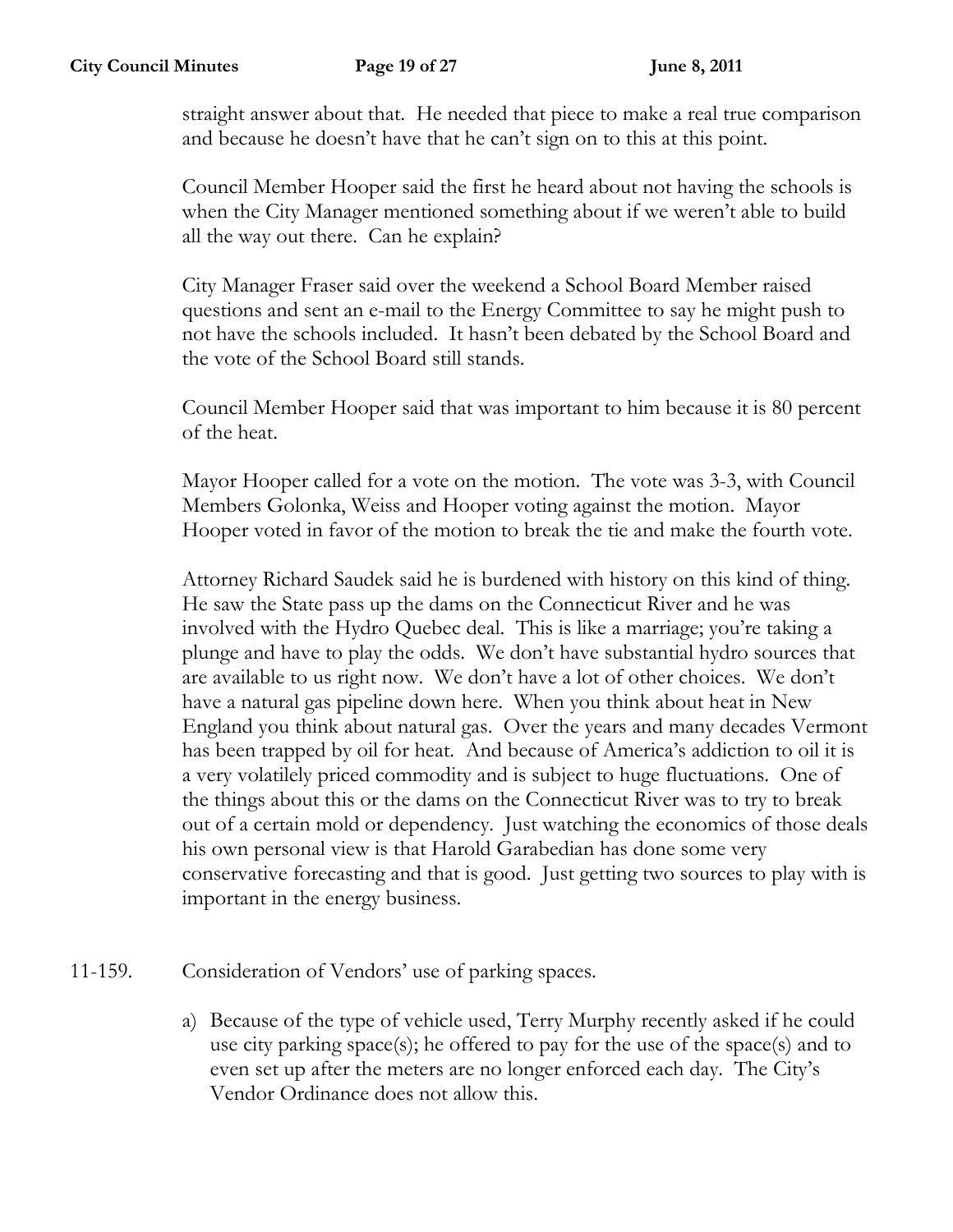- b) Mr. Murphy explained his situation to the Council under *"General Business and Appearances*" at their May  $25<sup>th</sup>$  meeting; Council chose to put this request on as agenda item for this meeting.
- c) Recommendation: Discussion; direction to staff.

There is a proposal to allow the use for some of our metered spaces for a vehicle from which food would be served.

Terry Murphy said he has been a Montpelier resident the past couple of years. He is a small businessman looking to enhance his work line with a gourmet food truck here in the city. He isn't looking to compete with anyone but just complement the city with locally grown fresh Vermont food. He seeks a variance to the parking restriction so he can vend from his vehicle in a given area. It's an opportunity to offer a unique product and service for the city and have some fun doing it.

Mayor Hooper said what he is proposing is from Tuesday through Sunday from 11:00 A.M. to 10:00 P.M. from mid March to December the vehicle would occupy what he is suggesting for three locations. One of the locations is in front of Christ Church on State Street; the second proposed location would be to use 2 spaces in front of City Hall on Main Street; or the third location suggested is 2 spaces across from the State House on State Street. The question to the City Council is whether or not we would care to consider this in general and if they do care to consider where the Council would suggest it go.

Council Member Weiss asked if it was within the power of the Council to further consider this or because it is an ordinance do they have to go through another procedure.

City Manager Fraser replied they would have to go through an ordinance changing procedure.

Council Member Golonka asked if their variance committee was authorized to look at issues like this.

Mayor Hooper said she has had the pleasure of visiting Austin, Texas and what she enjoyed about that community was there was lots of street food. People were vending from vehicles like this and it looked like they were frequently on private property. The city doesn't have meters on their parking spaces because we want to generate revenue from them but like to have turnover in our parking spaces for the businesses in downtown. It is really important to have that constant turnover. They seem to be giving up our parking spaces all of the time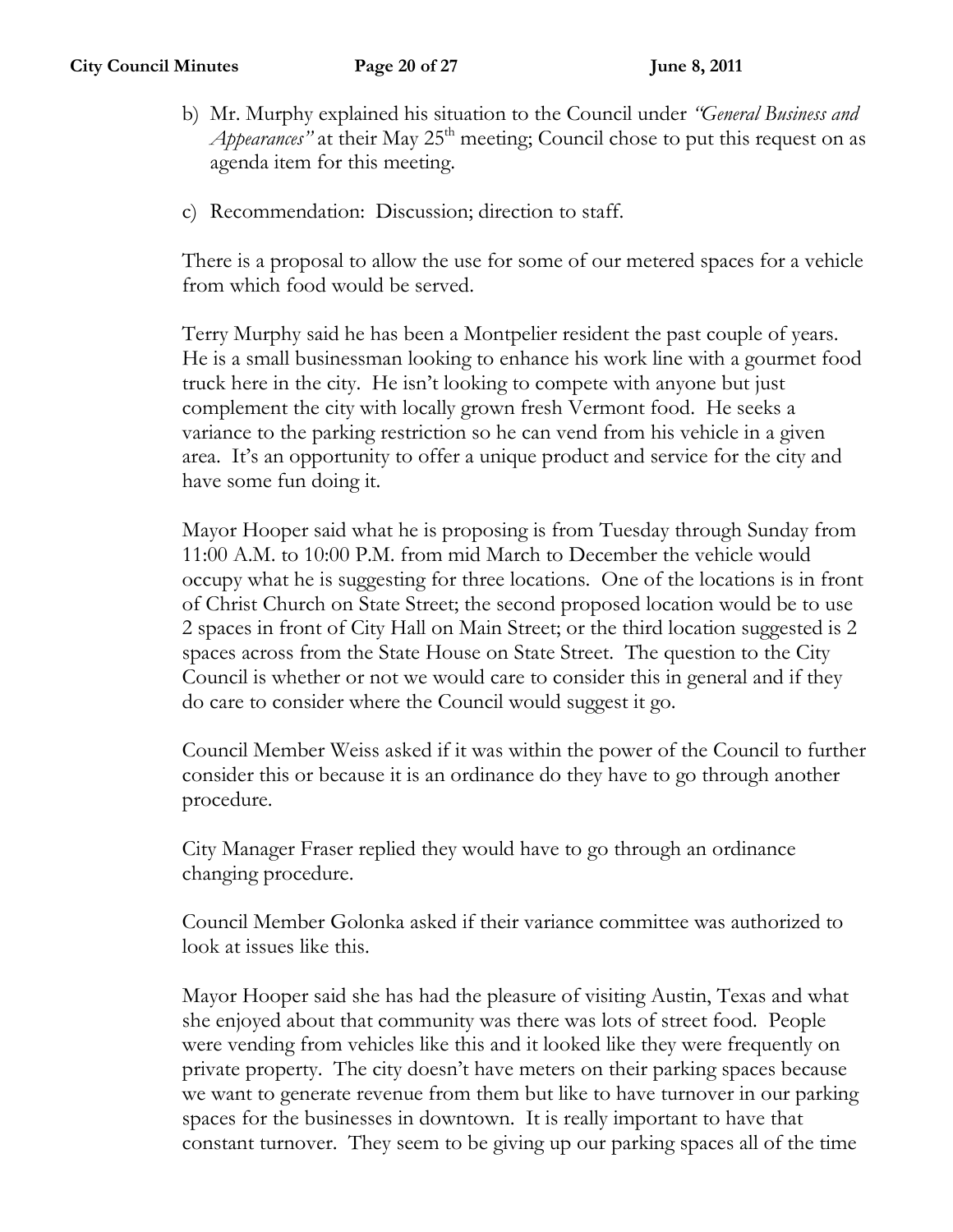and not seeing any new parking spaces. That is a concern. Secondly, last year there was a considerable discussion around vending and where they wanted to have it. This is adding another dimension to that. His proposal is a really large vending cart. She is loathe to permanently give up two more parking spaces for this sort of thing. There was a long conversation about the bus in front of City Hall where they gave up three parking spaces. She was comfortable with doing that because there was a large public good that was associated with that.

City Manager Fraser said if there is a desire of the Council to proceed with this we need to look at the options for how to proceed.

Council Member Weiss said under Article IVX, Section 9-1400 under definitions, "Vendors shall mean any person including employer or agent of another who sells or offers to sell food, beverages, personal services, good or merchandise on any street or sidewalk from a stand, motor vehicle…."

City Manager Fraser said the only question is whether there is a provision for a variance. If not that would require the ordinance be amended.

Council Member Sherman said she thinks the ordinance specifically says that vendors are not to be in parking spaces.

Mayor Hooper asked Council Members if they would like to change the ordinance so this kind of use can happen.

Council Member Sherman said the vendor ordinance has been very carefully negotiated. It's not a random document and had a lot of public input fairly recently. She thinks the issue about parking places and not having vendors in parking spaces was a critical component so she is not in favor of revisiting that to give an opportunity to a vendor to take over a parking space for a major amount of time, or for any amount of time. Our parking is a limited resource and we need to keep it for automobiles and for people to use the downtown. Vendors possibly in a non-parking area of the city, or possibly on private land, it might be possible but she isn't interested in revising the ordinance to allow a vendor to take up a parking place. She stands by the vendor ordinance as written.

Council Member Golonka said the Council had designated a certain number of spots and places throughout the town. Are there any left?

City Manager Fraser replied there are but not anything that would accommodate Mr. Murphy.

Mayor Hooper said she thinks they need to look at the larger public policies.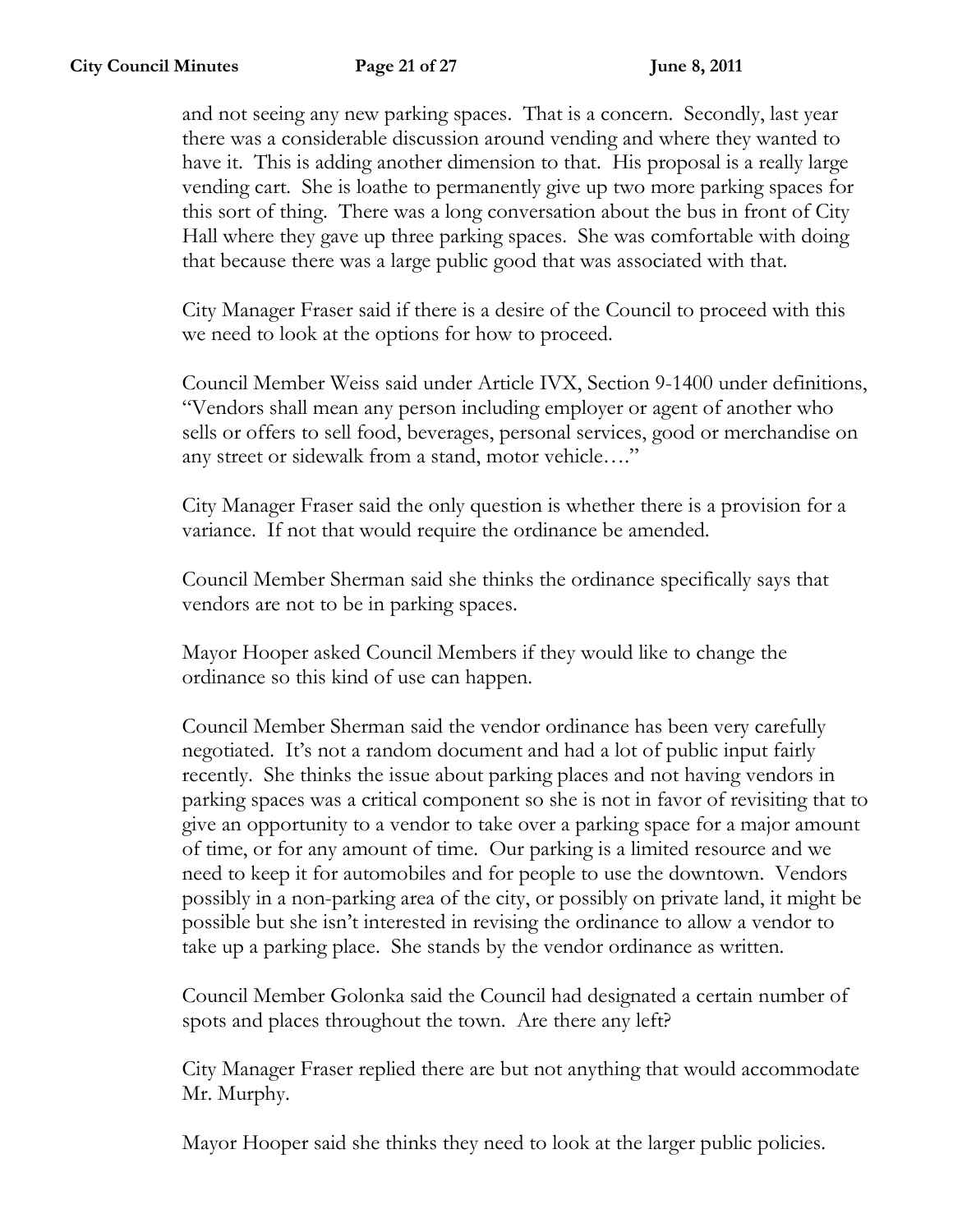Council Member Golonka said he agreed with Council Member Sherman. The Council just had this debate and would be opening up a can of worms. He isn't up for revisiting the issue at this point.

Council Member Hooper said he has a strong emotional attachment to vendor food. Maybe if he could find a non-street parking place in downtown we could make a change in the acceptable vendor locations if it was at a reasonable distance from competing businesses.

Mr. Murphy said he has 10 downtown businesses that have said to him that they would back this proposal wholeheartedly and thought it would be great. This is what the city needs.

Police Chief Facos said thinking from a public safety standpoint he has general concerns for public safety when they are out in the street. Our parking is under a lot of pressure as it is. There would be some negative backlash parking wise.

- 11-160. Discussion or organizing Council work on their goal: *Identify barriers to new housing in the city.*
	- a) The Council adopted their annual goals and priorities on April  $27<sup>th</sup>$ .
	- b) One of the goals under **Economic Security and Wealth Creation,** is to convene a "Housing Summit" to identify barriers and develop options for what the City can do to foster new housing.
	- c) Recommendation: Convene the Housing Task Force (Angela Timpone is the Council rep to this board; and Planning Director Gwen Hallsmith and CD Specialist Garth Genge are the staff reps); select the date for the "Summit"; provide any additional direction to this committee; and set a report date for the September  $28<sup>th</sup>$  Council Meeting.

Mayor Hooper said they would like to have a brief discussion about how to significantly move forward the notion of how do we support the development of housing in the community.

Jim Libby said Polly Nichol can give a brief summary of a meeting they pulled together a year ago where they actually asked the question and had folks like Tim Heney join us to answer what it feel like to be a residential developer in Montpelier. As far as how to proceed what they would like to avoid is their experience with the Council blowing them off in the past. For instance, there was a committee on regulations and how to change the regulatory structure in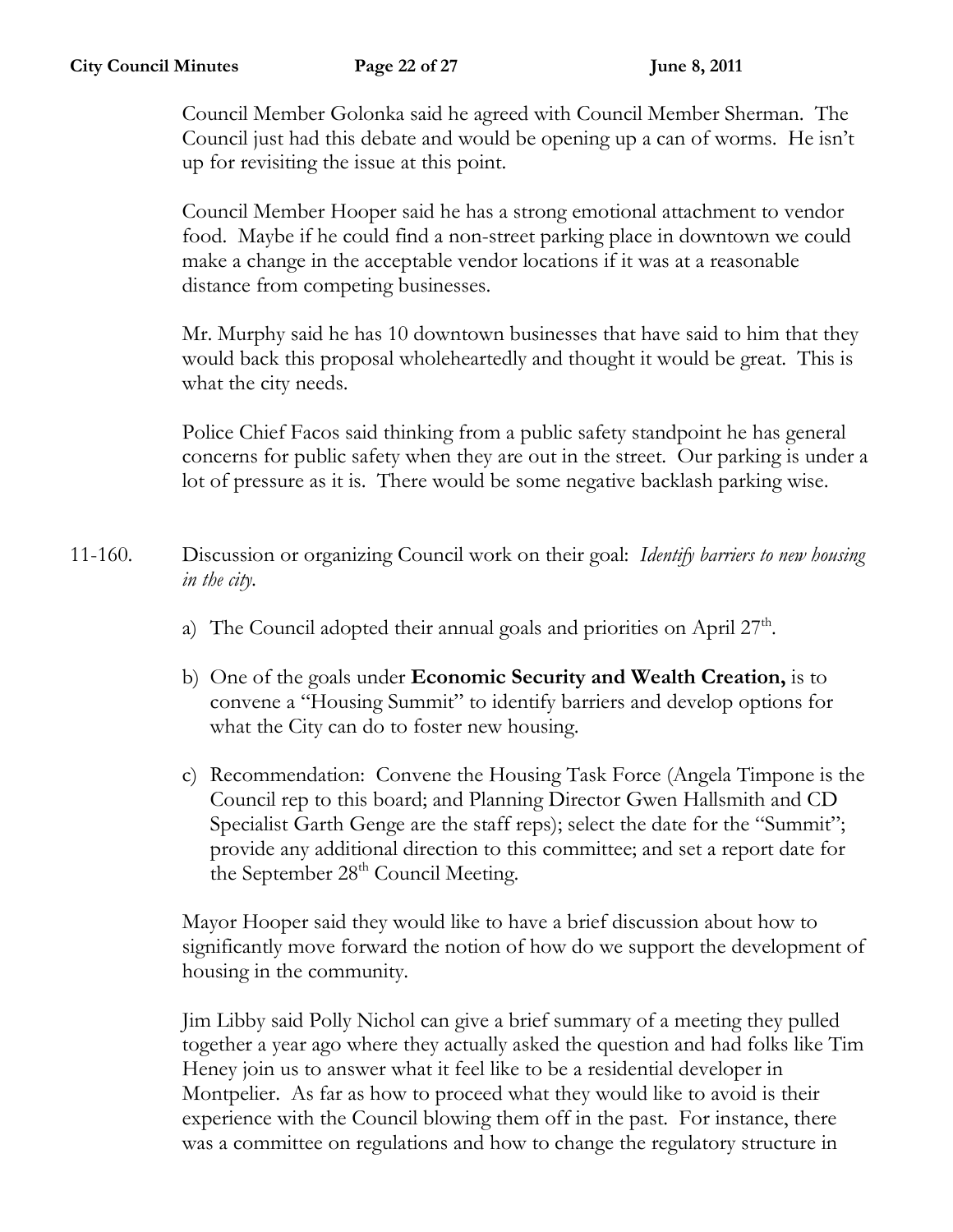Montpelier and the building codes. This Council and the city has been tremendously supportive of housing development, the Housing Trust Fund and provided great support for nonprofits. They want to do this in a way to include the Council and engage them in a way they can move together. He would like to see a couple Council Members join the Task Force and some staff from Planning in this gathering.

Polly Nichol presented Council Members a copy of the notes from the Montpelier Housing Task Force meeting with developers.

City Manager Fraser said a couple of years ago the Council set a goal to create 500 new housing units in the city and that found its way to the Master Plan and posed as a question to the citizens in the survey and received strong support. We are looking at zoning now so this might be a good time to be thinking about housing.

Jack McCullough said it is a good time to be having this discussion. The zoning ordinance is being revised at the same time, and even the way the zoning ordinance is written you still hear people say it doesn't matter what they do because nothing is going to get built. That is a frustrating thing for a housing advocate to hear because he thinks we have the resources to support additional housing and the resources to support additional population and it is in the interest of the city to have more housing and more population. We are developing a zoning ordinance and talked to developers and they say they think they can't get a project through no matter what, and that is problematic if that is the case. He isn't a zoning expert but his understanding of the concept is that once you have zoning there are some restrictions in what you can do with your property but if you have a proposal to do something with your property that is permitted by the zoning ordinance you should have some reasonable assurance that you are going to be able to do it. It doesn't seem that people have that assurance, and when they think of what their options are, whether it is Montpelier or one of the surrounding communities, they look elsewhere which isn't good for the City of Montpelier and not good for the region. Overall he doesn't think it is good public policy.

Council Member Jarvis said she thinks what happens is that a perception is created not just by the review process but by the reception an individual project has. There was a big one that just came before the DRB that just got smashed by the neighbors. A pretty good sized concept has now gone to a 2-unit subdivision. There needs to be a more balanced view presented in the context of review of the applications.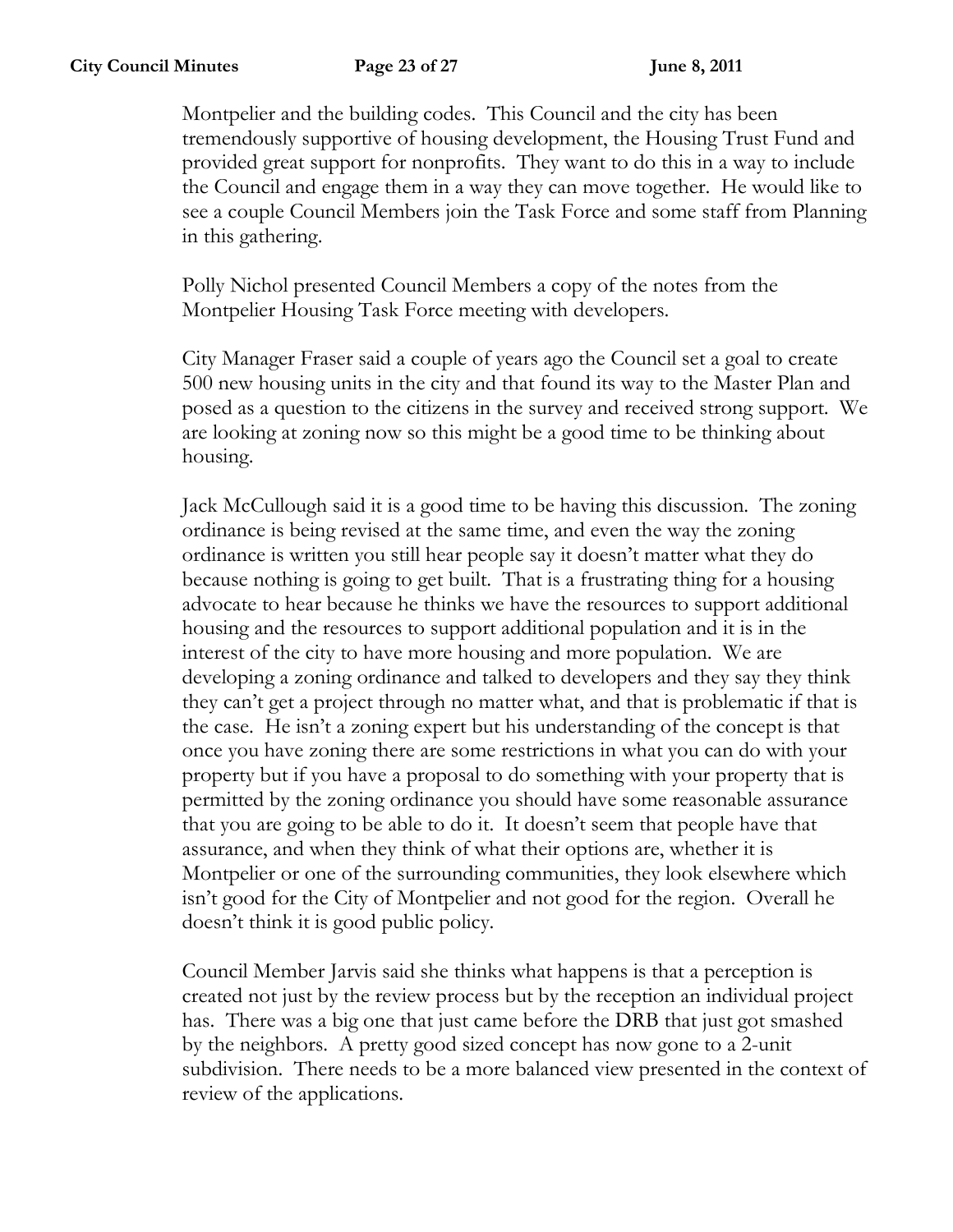Mayor Hooper said what she is hearing is let's bring together a group of people to work on the particular issues have been identified to find some possible solutions. We need this group but also bring in the Planning Commission. She would think they would not need to draw the whole Housing Task Force together but take some key members and do some work in the next months and then the Council could consider it. The only reason she suggested a subcommittee is she thought there was some urgency in working on this during the summer.

Garth Genge said a summit is usually to accumulate ideas and possible actions which is a good idea to get feedback from everybody. Then, you need a working group that includes the City Council, the Housing Task Force and the Planning Commission to actually flush them out into active propositions that can be brought to the Council.

Jim Libby said the Housing Task Force usually doesn't meet in the summer and takes July and August off. If we could have a working group assembled and come up with a process proposal he actually likes the idea of the City Council having some kind of a hearing. He likes the proposal that Mayor Hooper made of having a working group consisting of representatives from the City Council, the Housing Task Force and the Planning Commission. That is not something they have done real well in the past of reaching out to the Planning Commission. It would be good to have an early collaboration.

Council Members Timpone and Sherman were the two Council Members appointed to the working group subcommittee on housing.

- 11-161. Discussion of organizing Council work on their goal: *Analyze census data and begin district reapportionment, as appropriate.*
	- a) The Council adopted their annual goals and priorities on April  $27<sup>th</sup>$ .
	- b) One of the goals under **Good Governance** is the review of the voting districts.
	- c) Recommendation: Discussion; select Council Member(s) to work with the Planning Department on this analysis, provide any additional direction to the committee and set a report date for the September 28<sup>th</sup> Council meeting.

Council Member Weiss said he would volunteer to serve as Council Member. He has already had conversation with William Sawyer who is the Manager of the Vermont State Data Center out of Burlington. He has a couple of good ideas as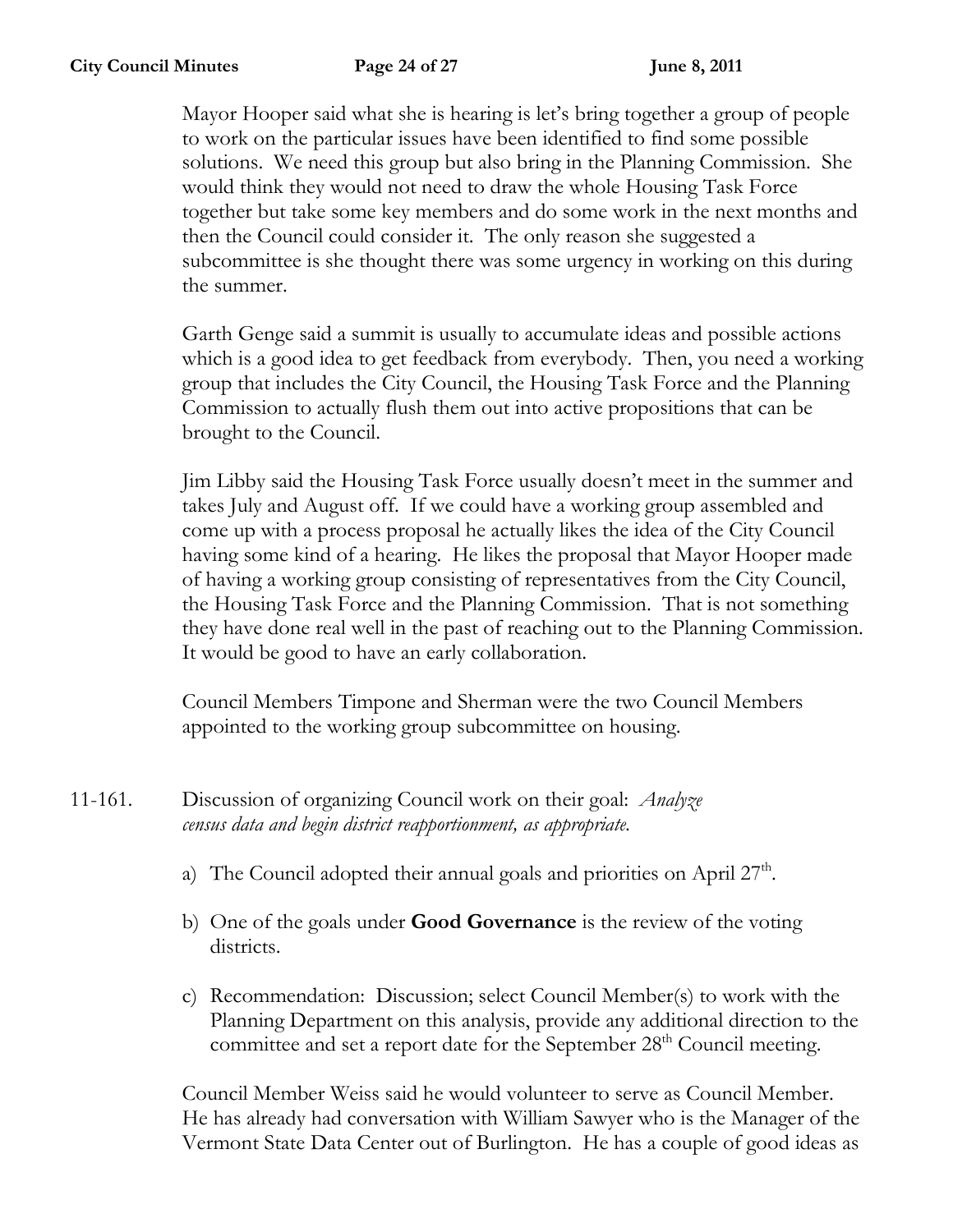to how not only how you can get Montpelier's data but we can get Montpelier data almost broken down by streets. He would be happy to work on this. He has spoken with the Zoning Administrator who is quite conversant about this as well. We have some resources right here that we can use.

City Council accepted Council Member Weiss' suggestion to volunteer.

## 11-162. Council Reports

Council Member Sherman reported that the GMTA Board is in the process of dissolving and merging into the Champlain Valley Transit Authority so she has been to her last GMTA Board meeting. GMTA is extremely grateful to the city because city folks drove buses from the bus depot up to National Life. The Transportation Advisory Committee at their last meeting on May 31<sup>st</sup> they allocated lots more money to culvert inventory.

Council Member Golonka reported they are having their regional meeting tomorrow and they are discussing the funding allocation.

Council Member Jarvis said she would like to be kept apprised of Old Country Club Road. She thinks before any potential money is spent on that road we need to have a conversation about it. We have had money issues in the past, and it is a concern of hers. She wants to congratulate the folks last Saturday for putting on the Farmer's Market.

## 11-163. Mayor's Report

Mayor Hooper said in the City Manager's weekly report that the Community Justice Center wanted a Council rep for their Re-Entry Advisory Panel.

She would like to add Gidney Road to the list of streets to pay attention to in terms of the major work that may or may not need to be done and what is the cost return on it.

The Wood Art Gallery has been working very hard in rather impressive ways this past year to get on to much sounder financial shape and has put together a really decent business plan. As part of their planning process they are considering a plan to lease the collection. One of the problems of the Gallery is that the community has been extraordinarily generous to it over time and sometimes people just clean out their art attic and there are some wonderful pieces that are quite valuable that have nothing to do with the Wood itself.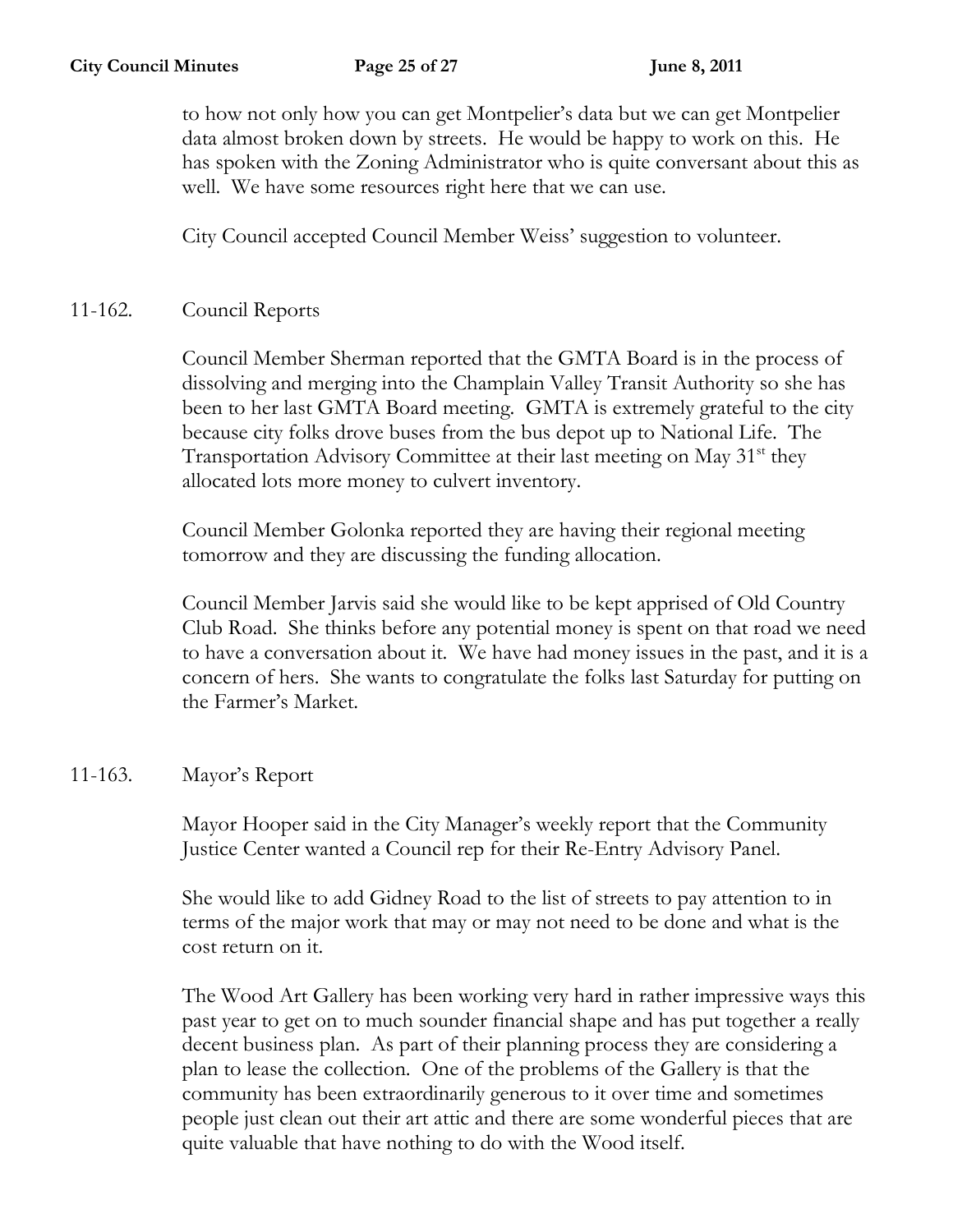11-164. Report by the City Clerk-Treasurer.

City Clerk-Treasurer Charlotte Hoyt reminded everyone ballots were available for anyone who wanted to vote early. The Special Election would be held on June  $14<sup>th</sup>$  and the polls would be open from 7:00 A.M. to 7:00 P.M. She also reminded members of the viewing public that utility bills were due on June 15<sup>th</sup>.

11-165. Status Reports by the City Manager.

City Manager Fraser reminded people about the vote next Tuesday. It's a real important issue. He thanked the staff for all of their work over the last couple of weeks. He thanked the team for all of their hard work and support they provided for the District Heat Project.

- 11-166. Agenda Reports by the City Manager
	- a) Request for an Executive Session in accordance with Title 1 V.S.A. §313, Executive Sessions, (a) (1) *"Contracts, labor relations agreements with employees, arbitration, mediation, grievances, civil actions, or prosecutions by the state where premature general public knowledge would clearly place the state, municipality or other public body, or person involved at a substantial disadvantage."* (The City Manager would like to update Council Members on union negotiations, and possibly the civil rights issue.)

Council Member Jarvis moved that the Council go into Executive Session at 10:51 P.M., in accordance with 1 V.S.A. §313 (a) (1) relating to contracts, labor relations agreements with employees, arbitration, mediation, grievances, civil actions, or prosecutions by the state where premature general public knowledge would clearly place the state, municipality or other public body, or person involved at a substantial disadvantage. Council Member Weiss seconded the motion. The vote was 6-0, motion carried unanimously.

Present: Mayor Hooper; Council Members Jarvis, Golonka, Timpone, Hooper, Sherman and Weiss; also City Manager Fraser.

Motion was made by Council Member Jarvis, seconded by Council Member Weiss to come out of executive session in accordance with Title I, V.S.A. Section 313 (a) (1) whereby the City Manager had updated the council on union negotiations, and the civil rights issue. The vote was 6-0, motion carried unanimously.